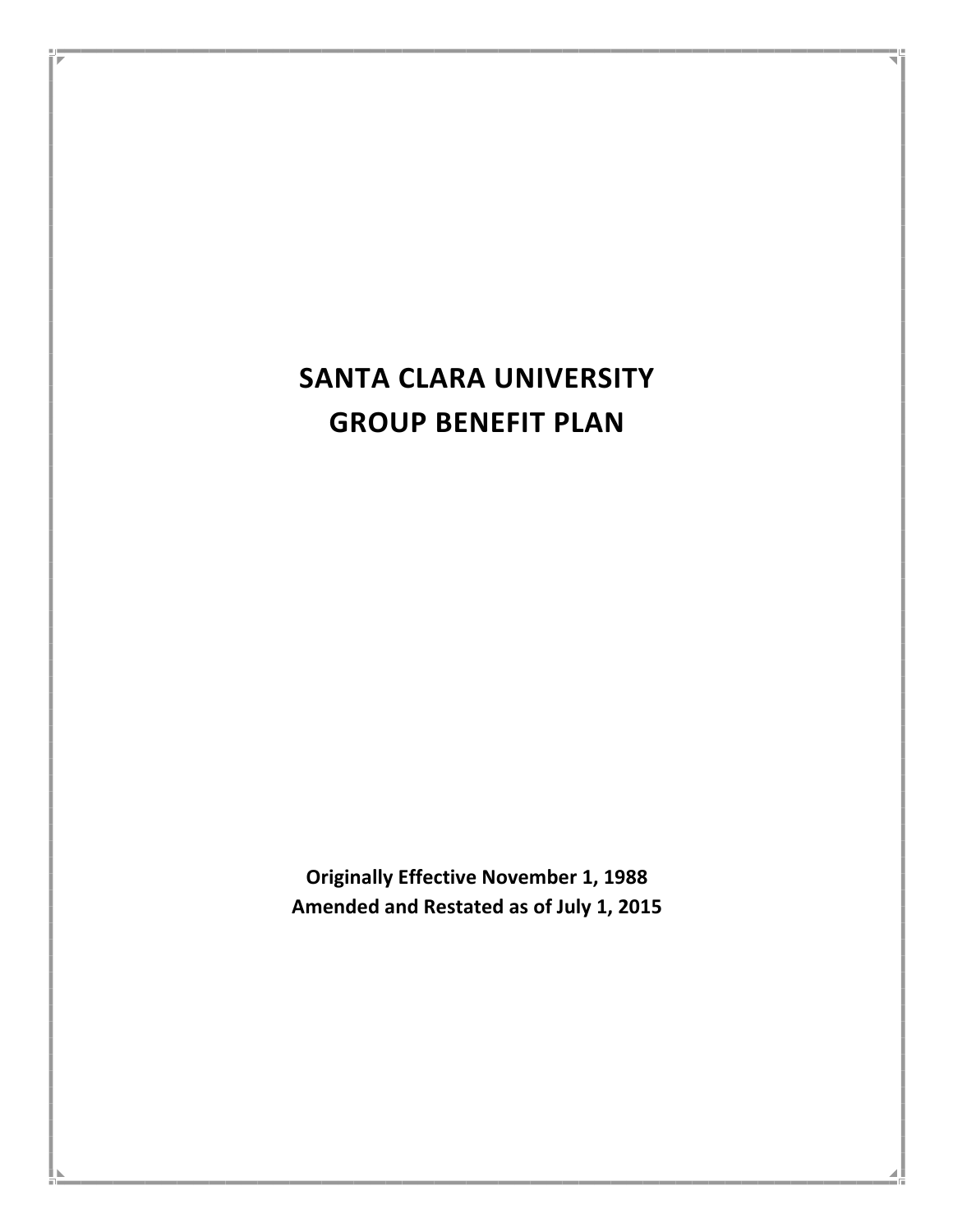# **TABLE OF CONTENTS**

| 1.1     |  |
|---------|--|
| 1.2     |  |
| 1.3     |  |
| 1.4     |  |
| $1.5\,$ |  |
| 1.6     |  |
|         |  |
| 2.1     |  |
| 2.2     |  |
| 2.3     |  |
|         |  |
| 3.1     |  |
| 3.2     |  |
| 3.3     |  |
| 3.4     |  |
| 3.5     |  |
| 3.6     |  |
| 3.7     |  |
| 3.8     |  |
| 3.9     |  |
| 3.10    |  |
| 3.11    |  |
| 3.12    |  |
| 3.13    |  |
| 3.14    |  |
| 3.15    |  |
| 3.16    |  |
| 3.17    |  |
| 3.18    |  |
| 3.19    |  |
|         |  |
| 4.1     |  |
| 4.2     |  |
| 4.3     |  |
| 4.4     |  |
| 4.5     |  |
| 4.6     |  |
| 4.7     |  |
| 4.8     |  |
| 4.9     |  |
| 4.10    |  |
| 4.11    |  |
| 4.12    |  |
| 4.13    |  |
| 4.14    |  |
| 4.15    |  |
|         |  |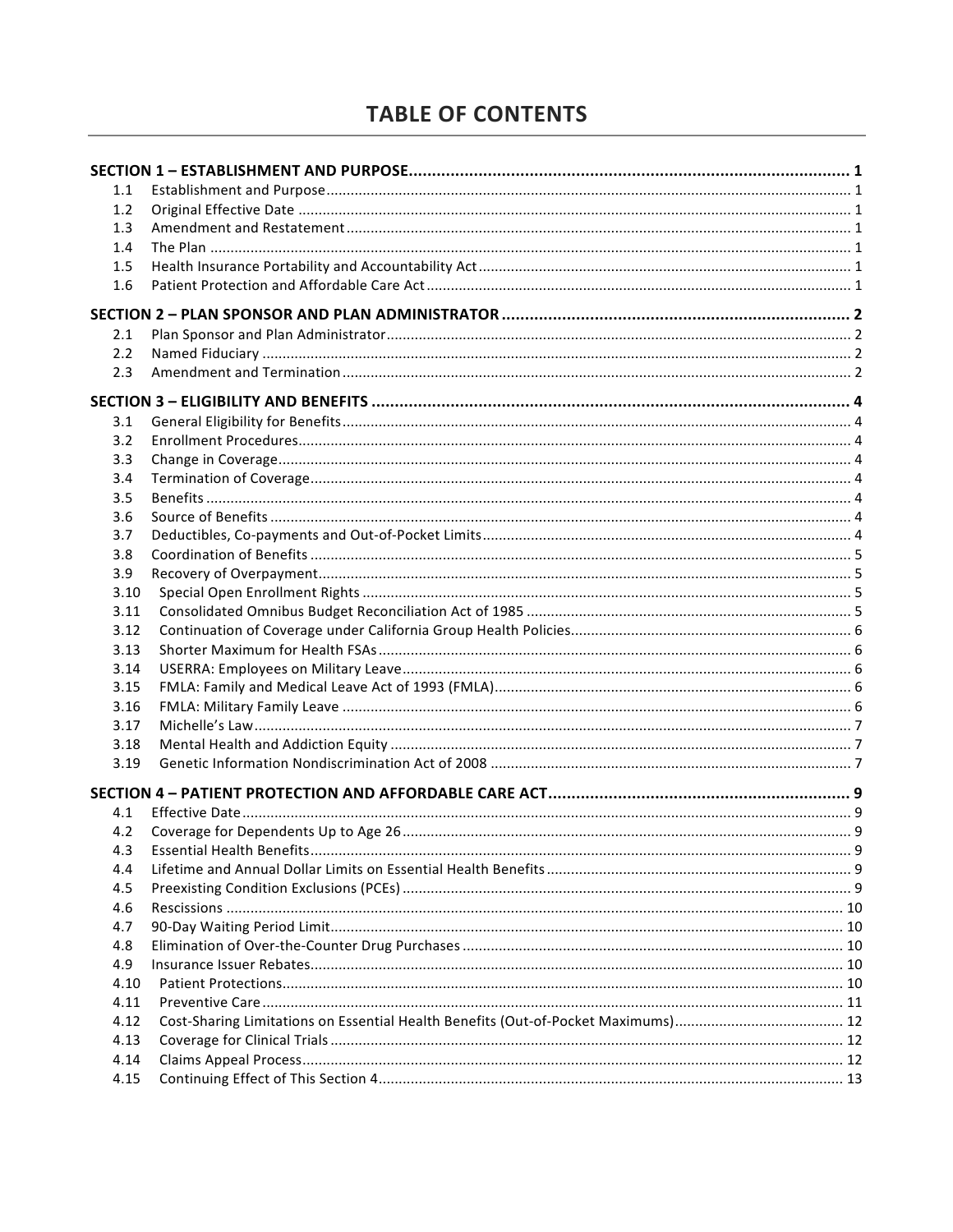| 5.1  |  |
|------|--|
| 5.2  |  |
| 5.3  |  |
| 5.4  |  |
| 5.5  |  |
| 5.6  |  |
| 5.7  |  |
| 5.8  |  |
| 5.9  |  |
|      |  |
| 6.1  |  |
| 6.2  |  |
| 6.3  |  |
| 6.4  |  |
| 6.5  |  |
| 6.6  |  |
| 6.7  |  |
| 6.8  |  |
| 6.9  |  |
| 6.10 |  |
| 6.11 |  |
| 6.12 |  |
| 6.13 |  |
| 6.14 |  |
|      |  |
| 7.1  |  |
| 7.2  |  |
| 7.3  |  |
| 7.4  |  |
| 7.5  |  |
| 7.6  |  |
| 7.7  |  |
| 7.8  |  |
| 7.9  |  |
|      |  |
|      |  |
|      |  |
|      |  |
|      |  |
|      |  |
|      |  |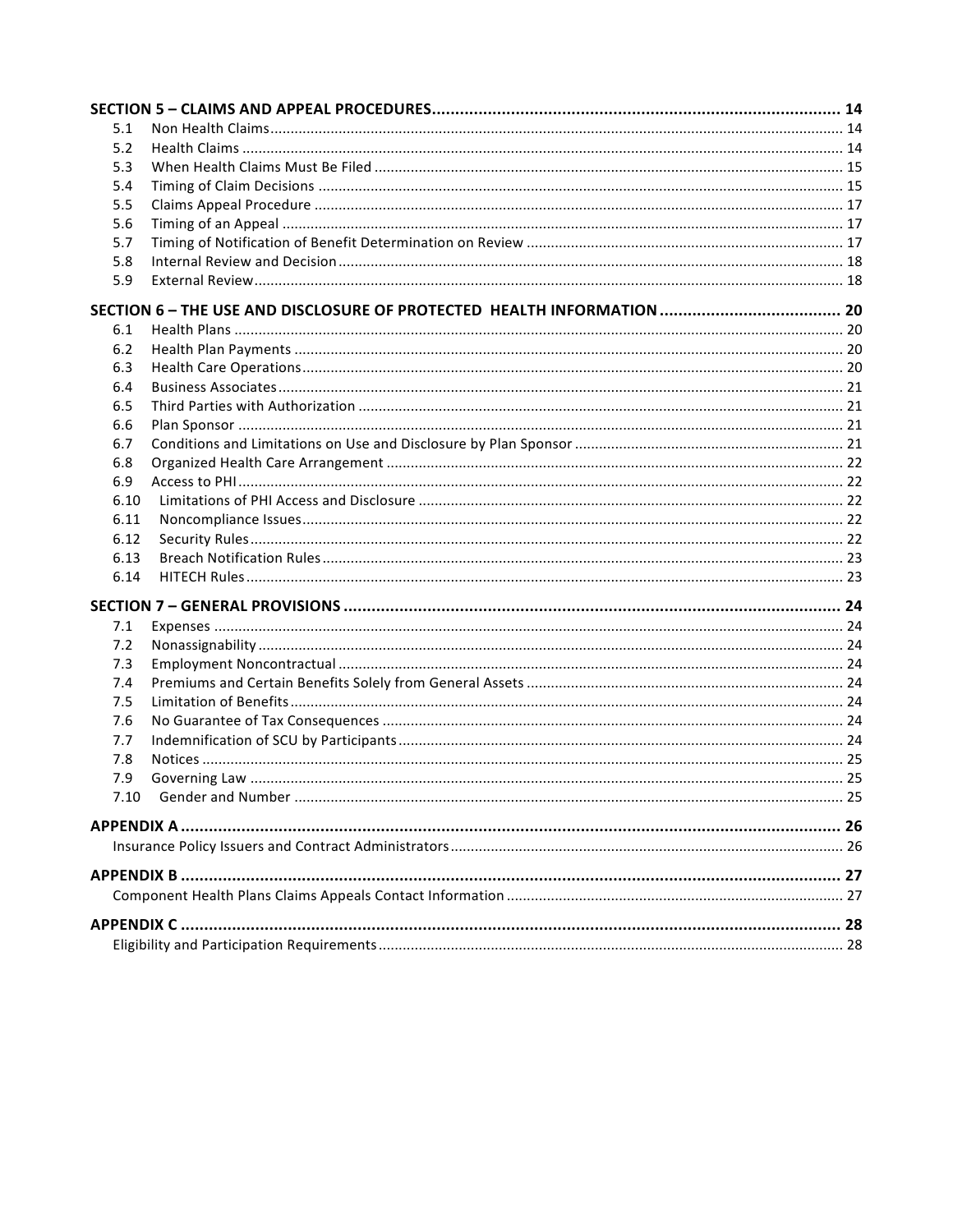# **1.1 Establishment and Purpose**

Santa Clara University (SCU) has established the Santa Clara University Group Benefit Plan (Plan) for the purpose of providing welfare benefits to its eligible employees and their eligible dependents. This Plan is established in conformance with and is to be construed as an employer provided welfare benefit plan as defined in Section 3(1) of the Employee Retirement Income Security Act of 1974 (ERISA), with the documentation requirements of the Health Insurance Portability and Accountability Act of 1996 and its regulations (HIPAA) for purposes of the health plan components contained herein, and with the requirements imposed on health plans under the Patient Protection and Affordable Care Act (ACA).

# **1.2 Original Effective Date**

This Plan originally took effect on November 1, 1988.

# **1.3** Amendment and Restatement

This Restatement reflects all changes made to the Plan, including all changes required to achieve compliance with applicable federal regulations as of July 1, 2015.

# **1.4 The Plan**

The complete terms and conditions of the Plan are contained in the insurance policies purchased by SCU on behalf of its employees and the self-insured plan documents (Component Plans). These policies and selfinsured plan documents when taken with this Plan document constitute the entire Plan which is intended to conform to the written plan requirements under Section 402 of ERISA.

# **1.5 Health Insurance Portability and Accountability Act**

This Plan document contains a complete description of the Health Plan Component's use and disclosure of Protected Health Information (PHI) as permitted by HIPAA with regard to health care treatment, payment for health care and health care operations. It also sets forth the agreement by SCU to use and disclose PHI only as permitted by HIPAA. The HIPAA provisions described herein apply to the health plan components described in this Plan. They do not apply to non-health component coverage contained in this Plan.

# 1.6 Patient Protection and Affordable Care Act

Component Health Plans also have become subject to certain provisions of the ACA. This Plan has been written to comply with the relevant provisions of ACA currently in effect.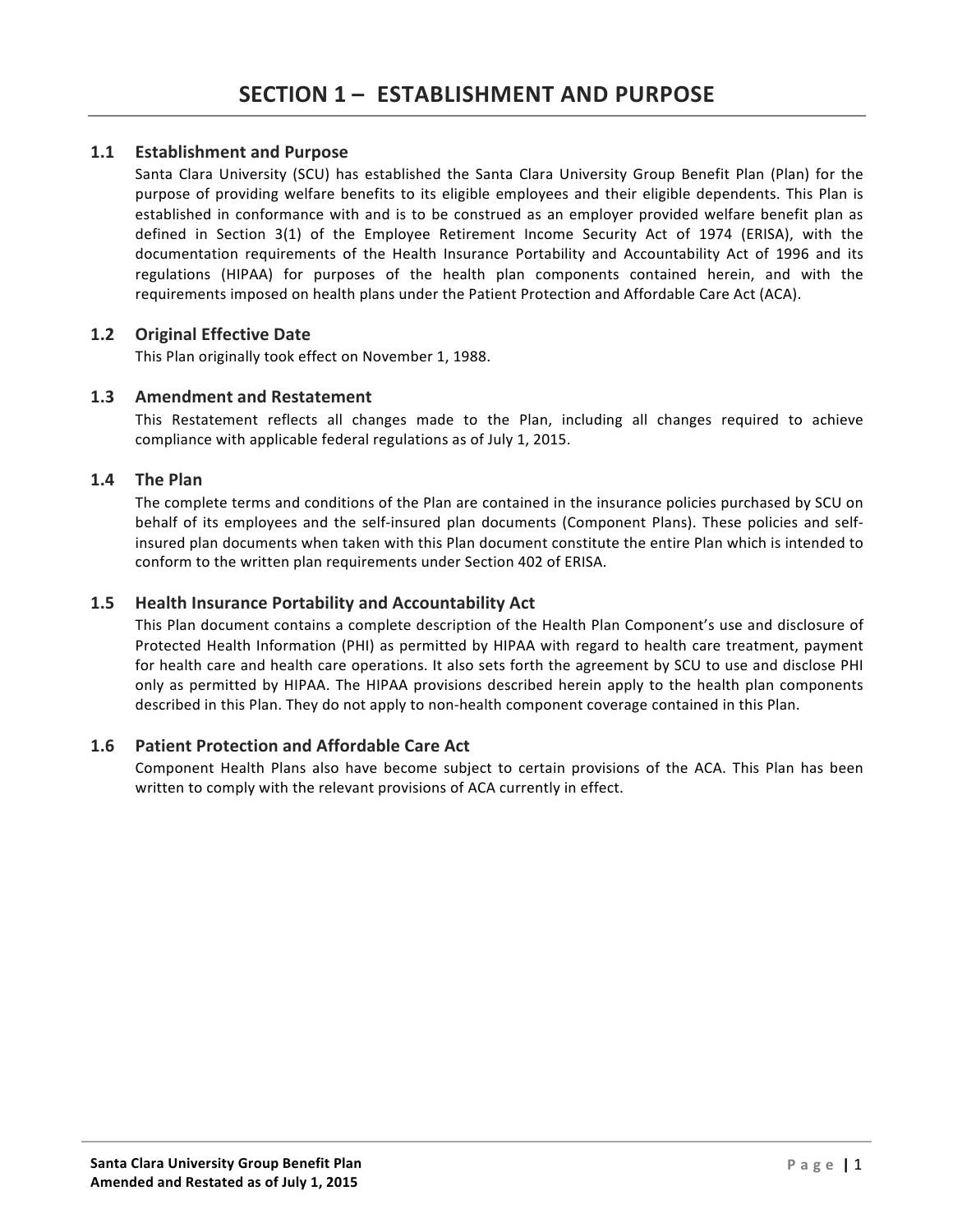# **2.1 Plan Sponsor and Plan Administrator**

SCU is the Plan Sponsor and Plan Administrator as defined by ERISA.

SCU shall have the duty and authority to interpret and construe the Plan with regard to all questions of eligibility, the status and rights of any person under the Plan, and the manner, time, and amount of payment of any benefits under the Plan. Each Employee shall, from time to time, upon request of SCU, furnish to SCU such data and information as SCU shall require in the performance of its duties under the Plan.

SCU may adopt such rules and procedures, as it deems desirable for the administration of the Plan, provided that any such rules and procedures shall be consistent with provisions of the Plan and ERISA.

SCU shall discharge its duties with respect to the Plan (i) solely in the interest of persons eligible to receive benefits under the Plan, (ii) for the exclusive purpose of providing benefits to persons eligible to receive benefits under the Plan and of defraying reasonable expenses of administering the Plan and (iii) with the care, skill, prudence and diligence under the circumstances then prevailing that a prudent person acting in a like capacity and familiar with such matters would use in the conduct of an enterprise of a like character with like aims.

SCU may employ such counsel and agents and may arrange for such clerical and other services as it may require in carrying out the provisions of the Plan.

SCU, as Plan Administrator, shall retain the authority to delegate to officers and employees of SCU such responsibilities as are imposed on SCU by ERISA and by the terms of this instrument, together with the authority to control and manage the operation and administration of the Plan.

#### **2.2 Named Fiduciary**

Pursuant to ERISA Section 402(a)(1), SCU is a Named Fiduciary of the Santa Clara University Group Benefit Plan. 

SCU also hereby appoints each group insurance policy issuer (issuer) listed in Appendix A as a Named Fiduciary with such powers as may be necessary to determine the benefits payable under the insurance policies and resolve all questions pertaining to the applicability of the benefit provisions of the insurance policies. 

SCU hereby intends that each issuer shall be deemed to have complied with the requirements of ERISA Section 503 (claims procedure) in its exercise of its authority unless it has abused its discretion hereunder by acting arbitrarily and capriciously.

SCU also hereby appoints the Contract Administrator as a Named Fiduciary of the self-insured (Component Health Plans) with such powers as may be necessary to determine the benefits payable with respect to said plans and to resolve all questions pertaining to the applicability of the benefit provisions of those plans.

SCU hereby intends that the Contract Administrator shall be deemed to have complied with the requirements of ERISA Section 503 (claims procedure) in its exercise of its authority, unless it has abused its discretion hereunder by acting arbitrarily and capriciously.

#### **2.3** Amendment and Termination

SCU intends to maintain the Plan indefinitely, but is under no obligation to continue the Plan and can terminate the Plan by providing written notice to the Plan participants. In amending or terminating the Plan,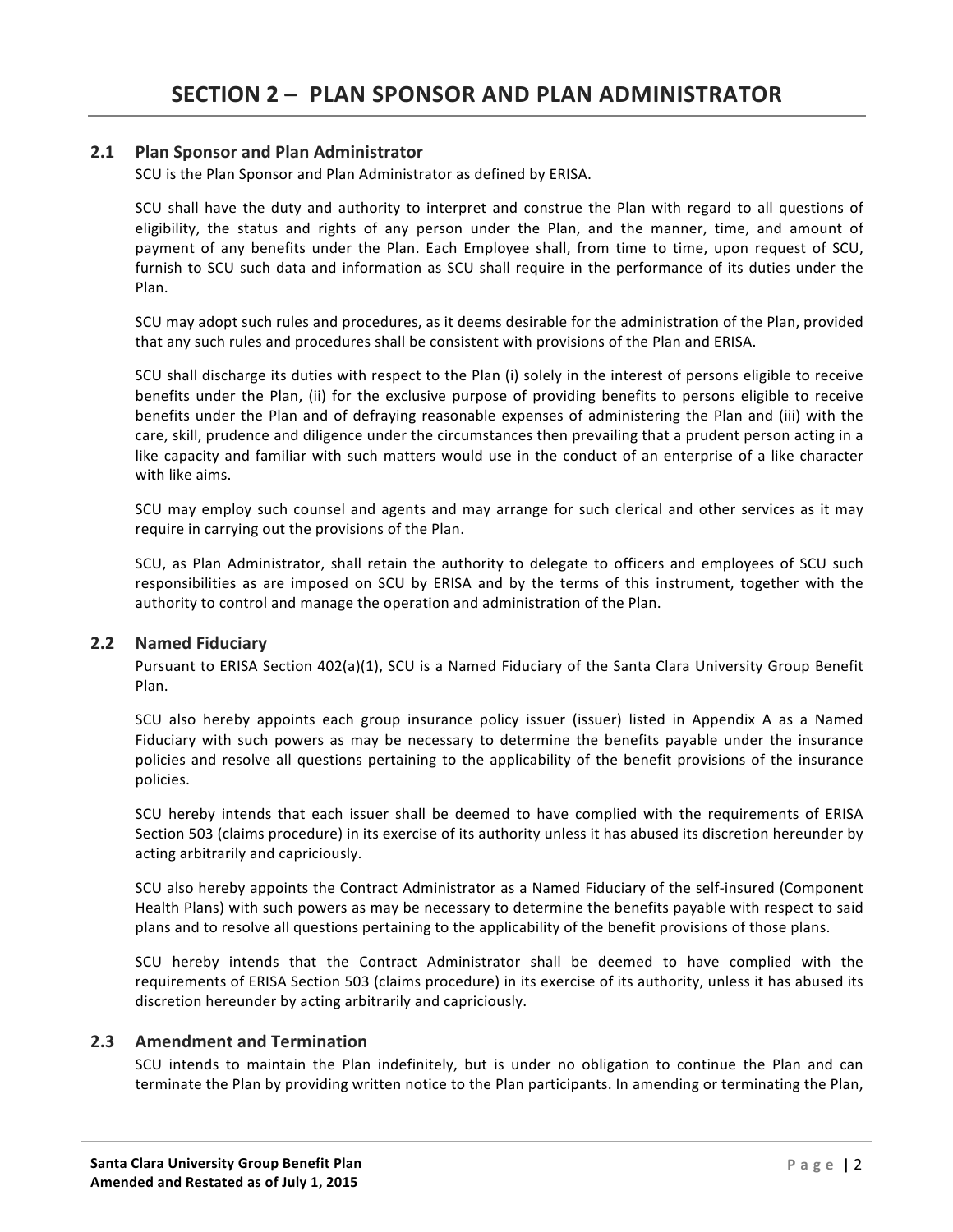SCU cannot retroactively reduce the benefits to which a participant is entitled prior to the termination or amendment.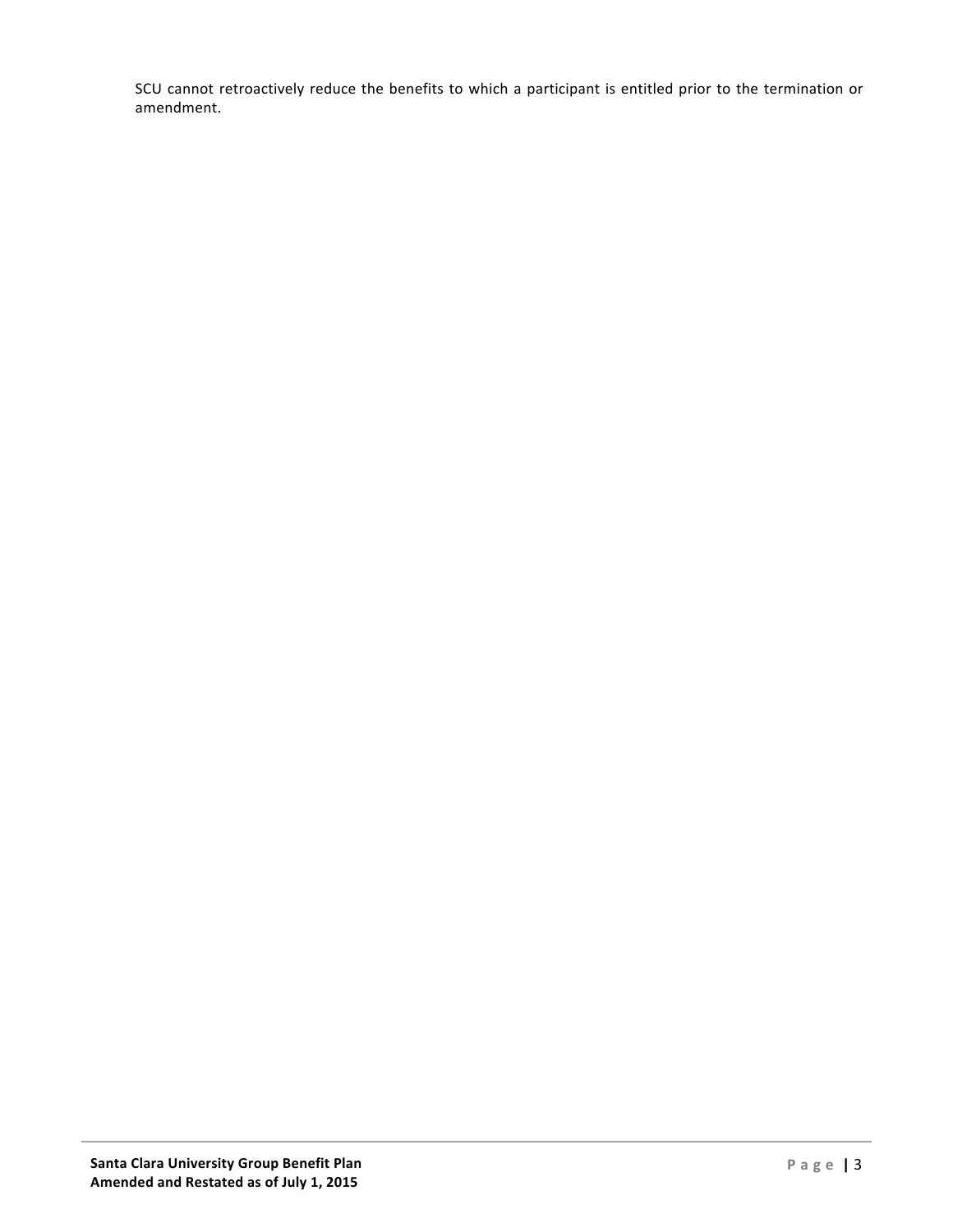# **3.1 General Eligibility for Benefits**

Each person who is an Employee will become a participant in the Plan on the first day after he or she has satisfied the applicable eligibility requirements of the applicable Component Plan, provided that such person makes a timely coverage election and makes all contributions required under the Plan, at the time and in the manner specified by SCU. The eligibility requirements with respect to Employees covered under each of the Component Plans are set forth in Appendix C of this Plan document.

Each Spouse, domestic partner (if eligible), child or other dependent of a Covered Employee will become a dependent and a participant on the first day after he or she has satisfied the applicable eligibility requirements for dependent coverage under the applicable Component Plan that provides such dependent coverage, provided that the dependent or the Covered Employee makes a timely coverage election and makes all contributions required under the Plan at the time and in the manner specified by SCU. The eligibility requirements for dependent coverage under those Component Plans that provide dependent coverage are set forth in the official documents for each plan.

#### **3.2 Enrollment Procedures**

SCU may from time to time prescribe enrollment procedures that are consistent with the terms of the Plan. Such enrollment procedures may require an Employee's authorization of payroll deductions for all applicable contributions required under the Plan with respect to the Employee and any covered dependents.

#### **3.3** Change in Coverage

SCU may from time to time prescribe the terms, conditions and procedures under which a Plan participant may modify or terminate coverage under the Plan or under one or more Component Plans.

#### **3.4 Termination of Coverage**

The coverage of a Plan participant will terminate in accordance with the terms and conditions set forth in the Summary Plan Description and Evidence of Coverage for the applicable Component Plan.

#### **3.5 Benefits**

The applicable benefits and coverage options provided under the Component Plans are set forth in the Certificate Booklets or Evidence of Coverage for each such plan. The availability of coverage options will be determined by SCU from time to time and may differ among groups of participants on the basis of any factors determined by SCU in its discretion.

#### **3.6 Source of Benefits**

Benefits under any Component Plan will be provided and paid solely by the Plan pursuant to the terms of the applicable insurance policy or service agreement or applicable self-insured plan document. SCU neither guarantees nor has any responsibility for the quality of the health care or services provided or the level of benefits paid under any insurance policy or Service Agreement.

#### **3.7 Deductibles, Co-payments and Out-of-Pocket Limits**

SCU may establish from time to time (i) any amount that must be paid by a participant as a deductible before a Component Plan will reimburse the participant for expenses that otherwise would be eligible for benefits, (ii) any co-payment which must be paid by a participant to a provider at the time services are received under a coverage option, and (iii) any maximum out-of-pocket amount that a participant must pay during any one Plan Year. Deductibles, co-payments and out-of-pocket limits may vary among the coverage options available under the Component Plans, among the different features of a single coverage option,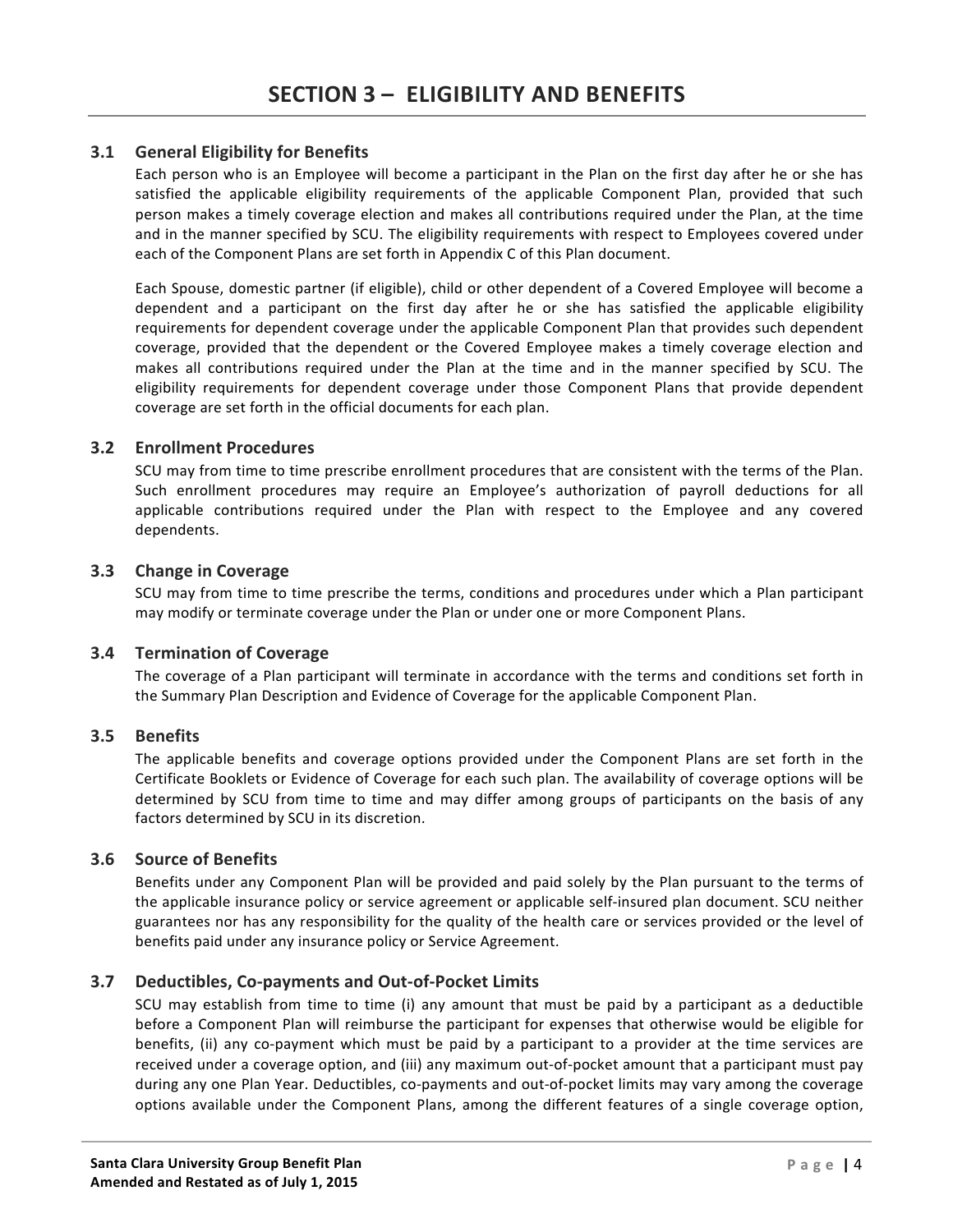among groups of participants, or in any other manner determined in the discretion of SCU. SCU will have the full power to determine the applicable deductibles, co-payments and out-of-pocket maximums under each coverage option, and to adjust such annual limits from time to time. In establishing the amount of any such annual limit or condition, SCU may rely on tables, appraisals, valuations, projections, opinions or reports furnished by agents employed or engaged by SCU, and may take into account the projected or anticipated costs and expenses relating to the Plan or any Component Plan, including administrative costs. Notwithstanding the foregoing, in no event shall the out-of-pocket limit for non-grandfathered plans exceed amounts permissible under PHS Act Section 2707(b), as applicable.

# **3.8 Coordination of Benefits**

The applicable coordination of benefits provisions for the Component Plans are set forth in the Certificate Booklet and Evidence of Coverage for each such plan.

# **3.9** Recovery of Overpayment

Any amount paid to any person in excess of the amount to which he is entitled under the Plan will be repaid to the Plan or, if applicable, the Insurer, promptly following receipt by the person of a notice of such excess payments. In the event such repayment is not made, such repayment may be made, at the discretion of SCU or, if applicable, the Insurer, by reducing or suspending any further payments due under the Plan to the person and by taking such other or additional action as may be permitted by applicable law.

# **3.10 Special Open Enrollment Rights**

If an eligible employee declines enrollment in this group health plan for the employee or the employee's spouse or dependents because of other health insurance or group health plan coverage, the eligible employee may be able to enroll him/herself and eligible dependents in this plan if eligibility is lost for the other coverage (or because the employer stops contributing toward this other coverage). However, the eligible employee must request enrollment within 30 days after the other coverage ends (or 30 days after the employer ceases contributions for the coverage). If the other coverage is COBRA coverage, the entire COBRA continuation coverage period must be exhausted before the employee can be enrolled in this Plan.

In addition, if an eligible employee acquires a new dependent as a result of marriage, birth, adoption or placement for adoption, the eligible employee may be able to enroll him/herself and any eligible dependents, provided that the eligible employee requests enrollment within 30 days after the marriage, birth, adoption, or placement for adoption. If the eligible employee otherwise declines to enroll, he/she may be required to wait until the group's next open enrollment to do so. The eligible employee also may be subject to additional limitations on the coverage available at that time.

Furthermore, eligible employees and their eligible dependents who are eligible for coverage but not enrolled, shall be eligible to enroll for coverage within 60 days after (a) becoming ineligible for coverage under a Medicaid or Children's Health Insurance Plan (CHIP) plan or (b) being determined to be eligible for financial assistance under a Medicaid, CHIP, or state plan with respect to coverage under the Plan.

# **3.11 Consolidated Omnibus Budget Reconciliation Act of 1985**

Notwithstanding anything in the Plan to the contrary, to the extent required by Code Section 4980B and IRS Regulations thereunder (COBRA), a qualified beneficiary who would lose coverage under a health care plan upon the occurrence of a qualifying event (as defined in Code Section  $4980B(f)(3)$ ) shall be permitted to continue coverage under the Plan by electing to make the applicable contributions, on an after-tax basis, in accordance with procedures established by the Administrator that are consistent with COBRA. SCU shall provide notice to each covered Employee and his Spouse of their rights under COBRA in accordance with applicable law.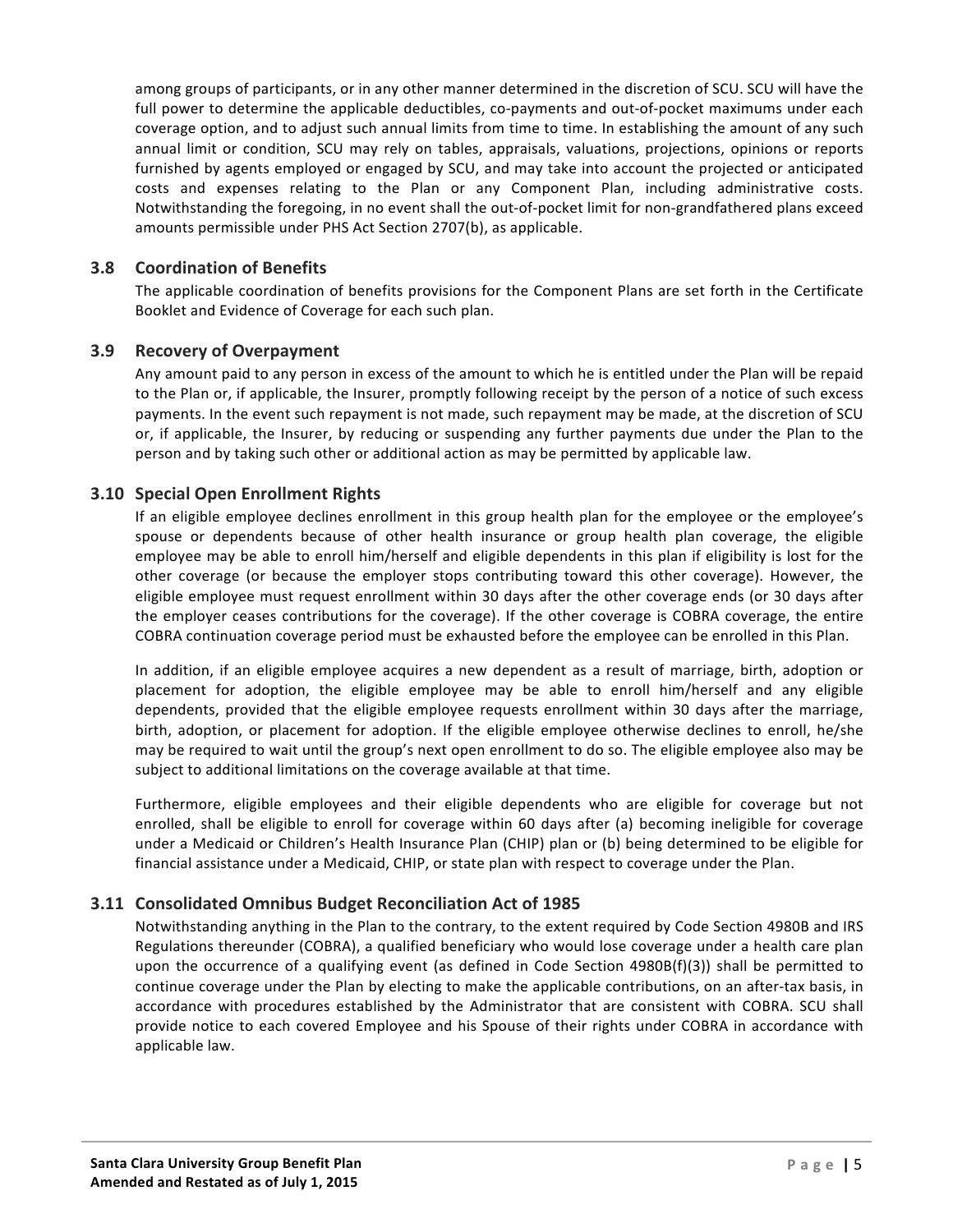# **3.12 Continuation of Coverage under California Group Health Policies**

COBRA Qualified Beneficiaries under federal law who are covered under a group health policy issued in California are eligible to receive up to 18 months of additional COBRA coverage for medical care upon completion of the 18 months received under federal COBRA. This provision does not apply to self-funded medical plans. The combination of federal and state COBRA coverage may not exceed 36 months in any *event.* The 36 month period dates back to the original qualifying event. The additional COBRA period of coverage terminates the earliest of:

- The date the maximum period of coverage expires;
- The date coverage ceases because a premium payment is not made on time;
- The date the employer no longer provides any group health plan; or,
- The date the employee or qualified beneficiary moves out of insurer's services area.

# **3.13 Shorter Maximum for Health FSAs**

The maximum federal COBRA period for a health flexible spending arrangement (health FSA) maintained by the Employer (if there is a positive account balance as of the date of the qualifying event) ends on the last day of the plan year in which the qualifying event occurred. If there is a negative account balance as of the date of the qualifying event, no COBRA coverage will be offered.

# **3.14 USERRA: Employees on Military Leave**

Employees going into or returning from military service will have rights mandated by the Uniformed Services Employment and Reemployment Rights Act of 1994 with regard to their benefit plans. These rights include up to 24 months of extended health care coverage upon payment of the entire cost of coverage plus a reasonable administration fee and immediate coverage with no preexisting conditions exclusions applied in the Plan upon return from service. These rights apply only to Employees and their dependents covered under the Plan before leaving for military service.

# **3.15 FMLA: Family and Medical Leave Act of 1993 (FMLA)**

Notwithstanding the above rule regarding termination of participation or any other provision to the contrary in this Plan, when a Plan Participant commences a qualifying leave under FMLA, the following rules will apply. To the extent required by FMLA, health benefits shall be continued on the same terms and conditions as though the Plan participant were still an active employee. Except as otherwise provided by FMLA, Plan participation will cease prior to the expiration of FMLA leave, when the Plan Administrator learns that the employee does not intend to return to work following FMLA leave. Otherwise, Plan participation will cease upon expiration of FMLA leave, if the employee fails to return to work at that time. If the employee fails to return to work after the FMLA leave, the employee will be required to reimburse the Plan for the cost of the coverage provided to the employee while on FMLA leave.

# **3.16 FMLA: Military Family Leave**

FMLA includes the following additional leave rights:

- Eligible employees are entitled to up to 12 weeks of leave because of "any qualifying exigency" arising out of the fact that the spouse, son, daughter, or parent of the employee is on active military duty or a reservist being called to active military duty in the Armed Forces and is deployed to a foreign country (servicemember).
- Eligible employees may take "qualifying exigency" leave to care for the parent of a servicemember when the parent is incapable of self-care and the need for leave arises out of the servicemember's covered active duty or call to active duty.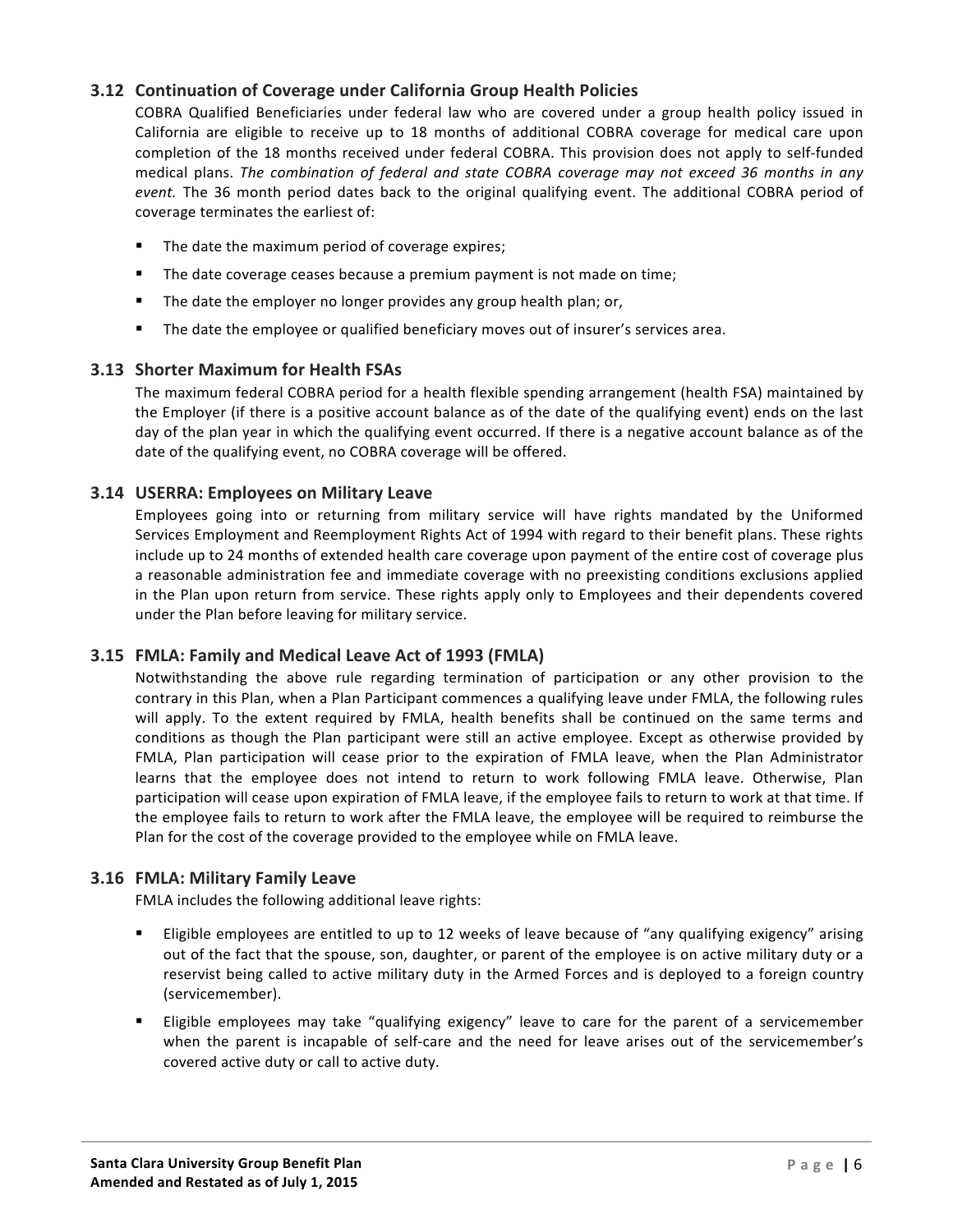- An eligible employee who is the spouse, son, daughter, parent, or next of kin of an eligible covered servicemember as defined below is entitled to up to 26 work weeks of leave in a single 12-month period to care for the servicemember. For purposes of this subparagraph, "eligible covered servicemember" shall mean a veteran who was a member of the Armed Forces (including a member of the National Guard or a military reservist) who is undergoing medical treatment, recuperation, or therapy for a serious illness or injury. A "serious illness or injury" includes illnesses or injuries that either (i) occurred during the servicemember's active duty, or (ii) existed prior to the servicemember's active duty and which were aggravated by service in the line of duty. The military service of the eligible covered servicemember must have ended within 5 years of the first date the eligible employee takes leave.
- An eligible employee who is the spouse, son, daughter, or parent of a servicemember may take "rest and recuperation" leave of up to 15 days to spend time with the servicemember who is on a short-term, temporary, rest and recuperation leave during the period of the servicemember's deployment. SCU may require the eligible employee to provide a copy of the servicemember's orders that indicate the dates of the servicemember's rest and recuperation leave.

# **3.17 Michelle's Law**

All group health care coverage maintained under this Plan that requires a certification of student status for any period of dependent coverage shall comply with Michelle's Law. Eligibility for such coverage for a dependent child who is enrolled in an institution of higher education at the beginning of a medically necessary leave of absence will be extended if the leave normally would cause the dependent child to lose eligibility for coverage under the group health care coverage due to loss of student status. This eligibility extension shall last up to one year beginning on the first day of the leave of absence or the date the coverage would otherwise terminate due to loss of student status, whichever is earlier.

# **3.18 Mental Health and Addiction Equity**

All group health care coverage maintained under this Plan, which provide both medical and surgical benefits and offer mental health or substance use disorder benefits thereunder shall provide such benefits subject to the following:

- The financial requirements applicable to such mental health or substance use disorder benefits are no more restrictive than the predominant financial requirements applied to substantially all medical and surgical benefits covered by the Plan (or coverage), and there are no separate cost sharing requirements that are applicable only with respect to mental health or substance use disorder benefits; and
- The treatment limitations applicable to such mental health or substance use disorder benefits are no more restrictive than the predominant treatment limitations applied to substantially all medical and surgical benefits covered by the Plan (or coverage) and there are no separate treatment limitations that are applicable only with respect to mental health or substance use disorder benefits.

# **3.19 Genetic Information Nondiscrimination Act of 2008**

GINA prohibits this Plan from discriminating against individuals on the basis of genetic information. In general, GINA:

- Prohibits this Plan from adjusting premiums or contribution amounts for a group on the basis of genetic information;
- Prohibits this Plan from requesting or mandating that an individual or family member of an individual undergo a genetic test, providing that such prohibition does not limit the authority of a health care professional to request an individual to undergo a genetic test, or preclude a group health plan from obtaining or using the results of a a genetic test in making a determination regarding payment;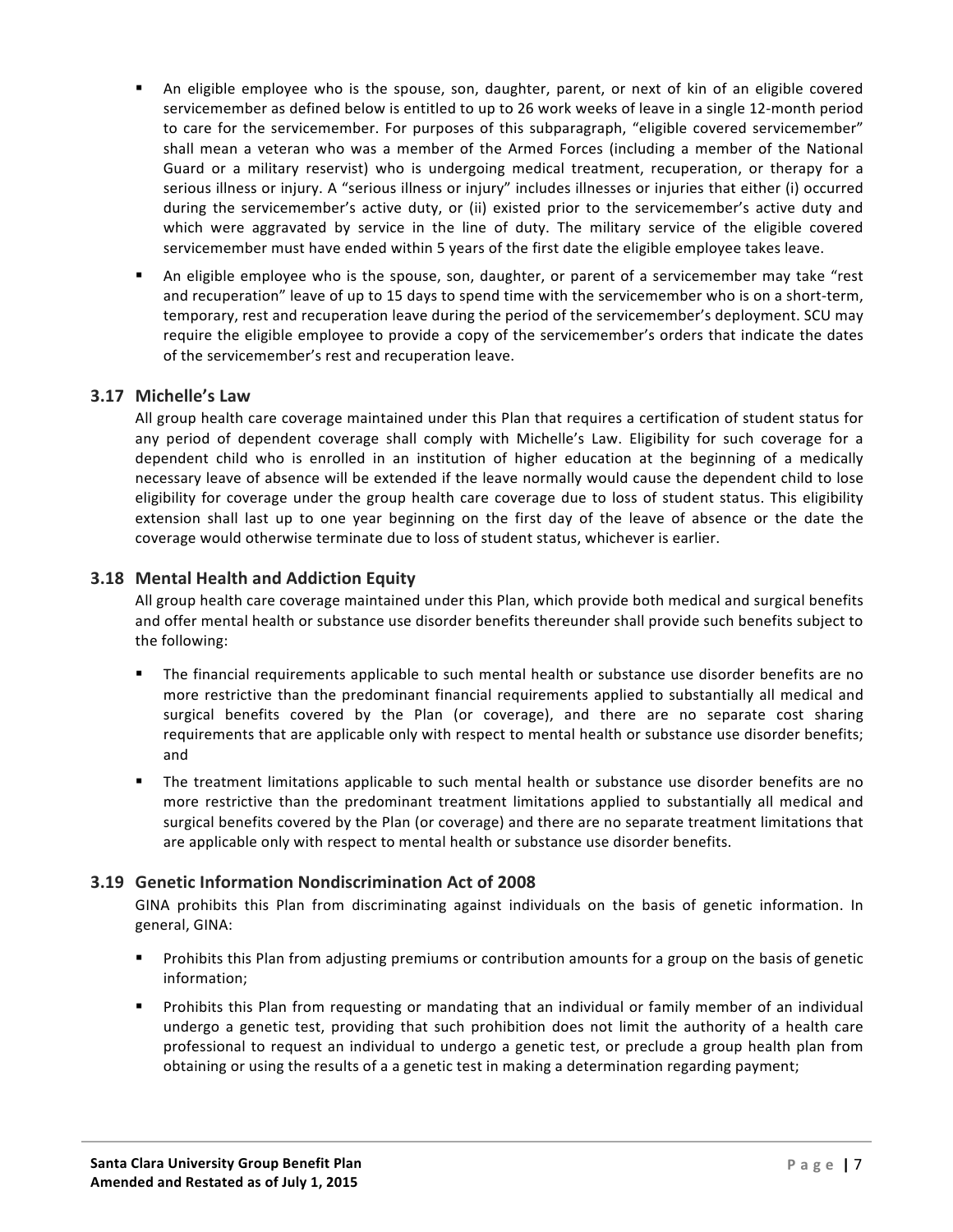- Allows this Plan to request, but not mandate, that a participant or beneficiary undergo a genetic test for research purposes if the Plan does not use the information for underwriting purposes and meets certain disclosure requirements; and,
- Prohibits this Plan from requesting, requiring, or purchasing genetic information for underwriting purposes, or with respect to any individual in advance of or in connection with such individual's enrollment.

To comply with this law, the Plan asks that Plan Participants not provide any genetic information when responding to any request for medical information. 'Genetic information' as defined by GINA includes an individual's family medical history, the results of an individual's or family member's genetic tests, the fact that an individual or an individual's family member sought or received genetic services, and genetic information of a fetus carried by an individual or an individual's family member or an embryo lawfully held by an individual or family member receiving assistive reproductive services.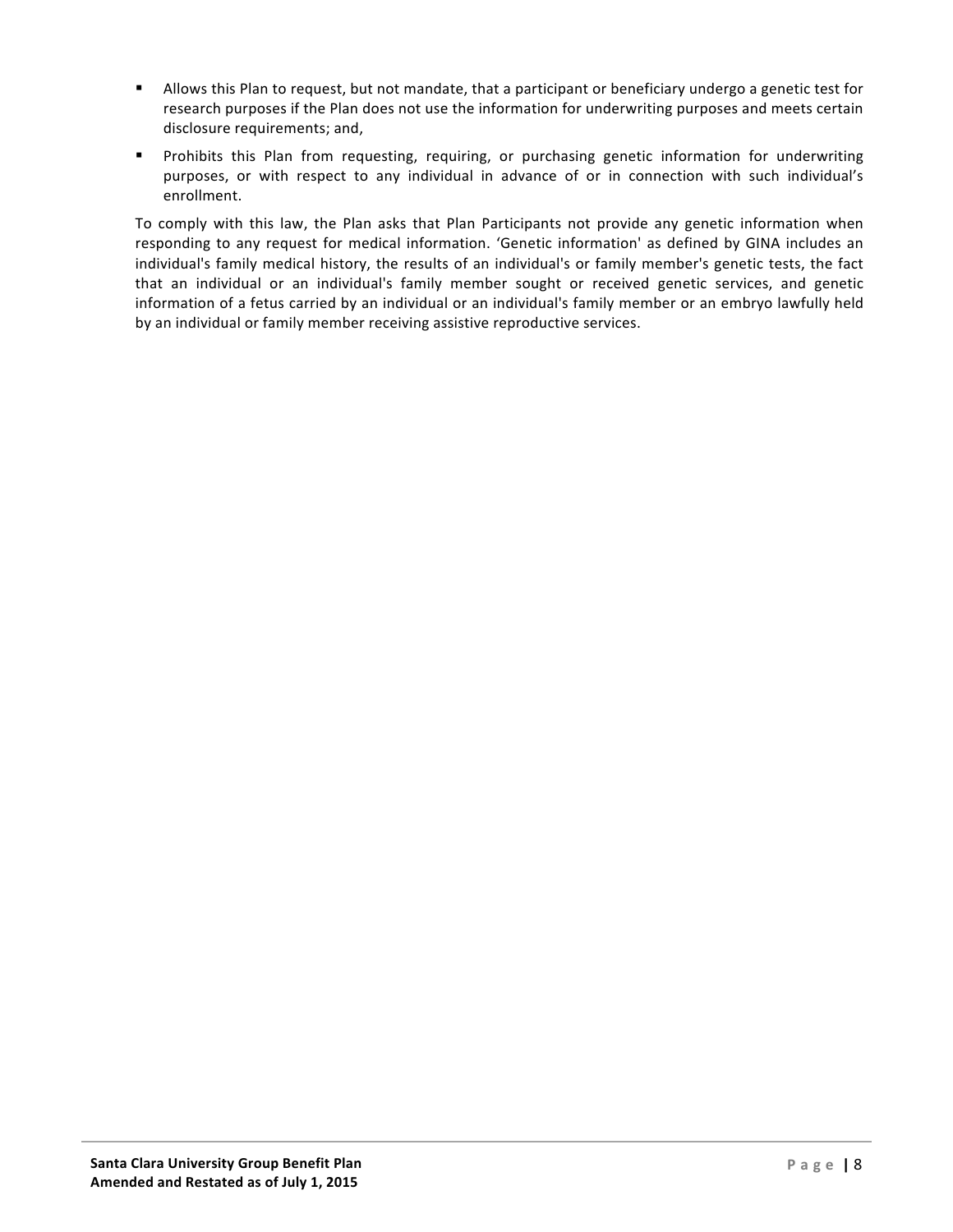# **4.1 Effective Date**

The following provisions in this Section are effective as of January 1, 2011 unless otherwise stated.

# **4.2** Coverage for Dependents Up to Age 26

Group health plans must make dependent coverage to adult children available until they turn age 26. The mandate applies to any adult child whether or not he or she is eligible to enroll in some other employersponsored group health plan. Adult children shall include those who are a child of the Plan participant, whether or not they are:

- Married or not married;
- Live at home:
- A dependent on the employee's tax return; or,
- A student.

# **4.3 Essential Health Benefits**

ACA generally defines Essential Health Benefits to include the following coverages. Essential Health Benefits covered under this Plan are subject to certain additional requirements under ACA.

- Ambulatory patient services (i.e. outpatient care received without being admitted to the hospital)
- Emergency services
- Hospitalization
- Maternity and newborn care
- Mental health and substance use disorder services, including behavioral health treatment
- Prescription drugs
- Rehabilitative and habilitative services and devices
- Laboratory services
- Preventive and wellness services, including chronic disease management
- Pediatric services, including oral and vision care

# **4.4 Lifetime and Annual Dollar Limits on Essential Health Benefits**

**Prohibition on Lifetime Dollar Limits**. Group health plans are prohibited from imposing a lifetime limit on the dollar value of Essential Health Benefits. This Plan is required to notify all individuals whose coverage under the Plan was terminated due to exhaustion of a lifetime dollar limit prior to the effective date of ACA that there is an opportunity to re-enroll in the Plan during a special enrollment period.

Prohibition on Annual Dollar Limits. Effective as of January 1, 2014, this Plan may not establish annual limits on the dollar amount of Essential Health Benefits. This Plan is not prohibited, however, from placing annual dollar limits on specific covered benefits that are *not* Essential Health Benefits to the extent such limits are otherwise permitted under applicable federal or state law.

# **4.5 Preexisting Condition Exclusions (PCEs)**

Effective as of January 1, 2014, this Plan is prohibited from denying coverage or excluding specific benefits from coverage due to an individual's preexisting condition, regardless of the individual's age. A PCE includes any health condition or illness that is present before the coverage effective date, regardless of whether medical advice or treatment was actually received or recommended.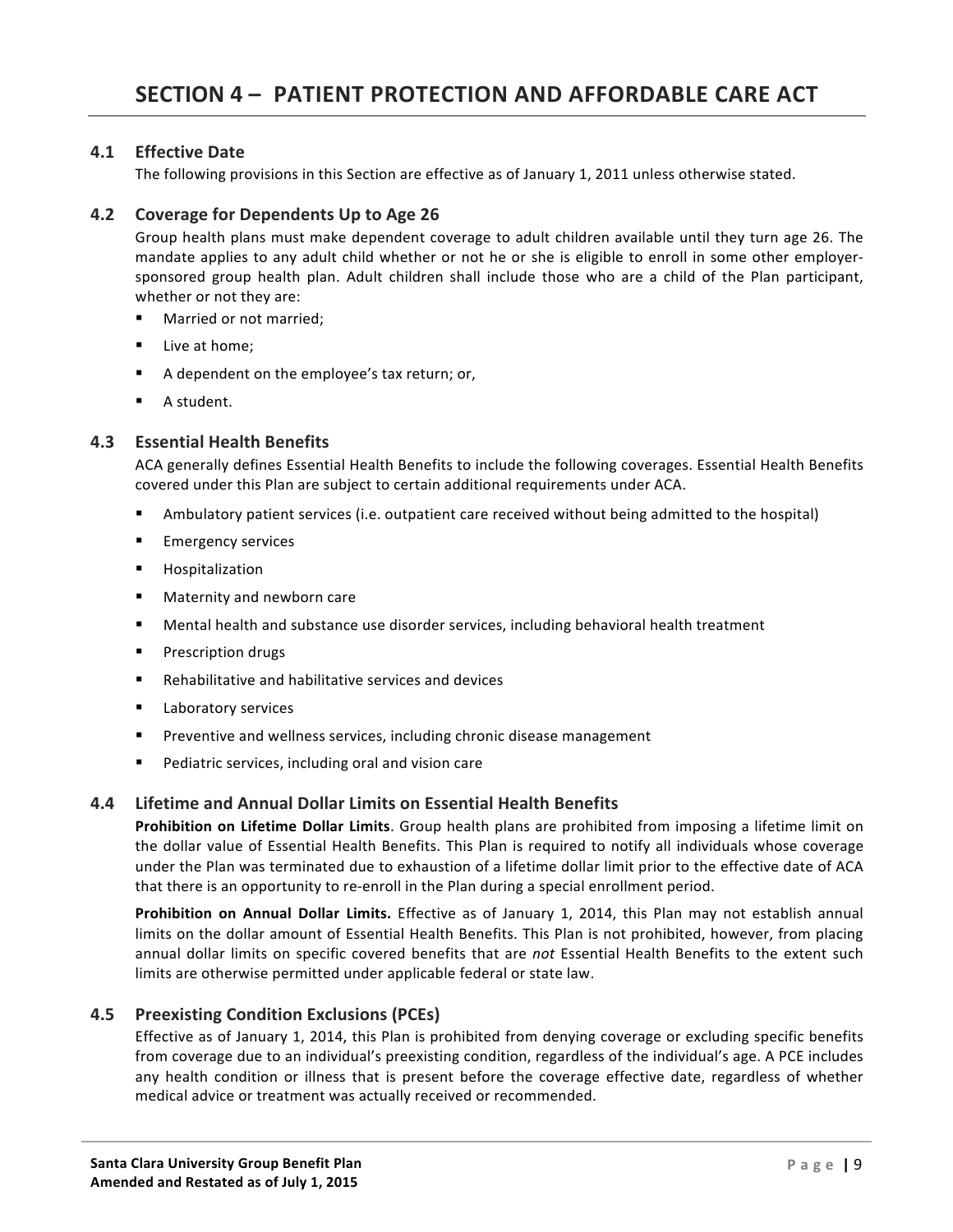#### **4.6 Rescissions**

The Component Health Plans in this Plan are generally prohibited from rescinding the coverage of a participant. Rescission means a cancellation or discontinuance of coverage that has a retroactive effect. A cancellation or discontinuance is *not* a prohibited rescission if it:

- Only has a prospective effect; or,
- Is effective retroactively due to a failure to timely pay required premiums or contributions toward the cost of coverage.

Rescissions are permitted for fraud or the intentional misrepresentation of fact by the participant as prohibited by the terms of the plan. The plan must provide at least 30 days' advance notice to the affected participant before coverage may be rescinded, and only as permitted under Section 2702(c) or Section  $2742(b)$  of ACA.

#### **4.7 90-Day Waiting Period Limit**

Effective as of January 1, 2014, this Plan may not apply a waiting period for coverage that exceeds 90 days. A waiting period is defined as the period that must pass before coverage for an eligible employee or his or her dependent becomes effective under the Plan. ACA regulations permit plans to condition health coverage eligibility on an employee's completion of an employment-based orientation period of up to one month before application of the 90-day waiting period limits. A reasonable and bona fide employment based orientation period is permissible if it is not designed to avoid compliance with the 90-day waiting period limitation.

#### **4.8 Elimination of Over-the-Counter Drug Purchases**

For purposes of the cafeteria plan component, over-the-counter drug purchases are reimbursable only with a doctor's prescription (except insulin) if they are made after December 31, 2010.

#### **4.9 Insurance Issuer Rebates**

In the event that SCU qualifies and receives a return of premium (Rebate) as a result of the issuer's failure to meet the Medical Loss Ratio (MLR) requirements under ACA, the Plan Sponsor, at its option shall either:

- Reimburse Plan participants through a payroll adjustment in the amount determined under the ACA regulations; or,
- Reduce employee contributions (current or future) by an amount determined under ACA regulations to reflect the employee's share of the Rebate; or,
- Use the Rebate to enhance benefits under the Plan by an amount determined under ACA regulations.

#### **4.10 Patient Protections**

**Emergency Services.** If a non-grandfathered Component Health Plan provides benefits for emergency services, the plan:

- May not require preauthorization, including for emergency services provided out-of-network;
- Must provide coverage regardless of whether the provider is in- or out-of-network;
- May not impose any administrative requirement or coverage limitation that is more restrictive than would be imposed for in-network emergency services; and
- Cannot impose a co-payment amount or co-insurance rate that is higher for out-of-network services than for co-payment amounts and co-insurance rates imposed on in-network services. Benefits provided for out-of-network emergency services must be provided in an amount equal to the greatest of the following three amounts: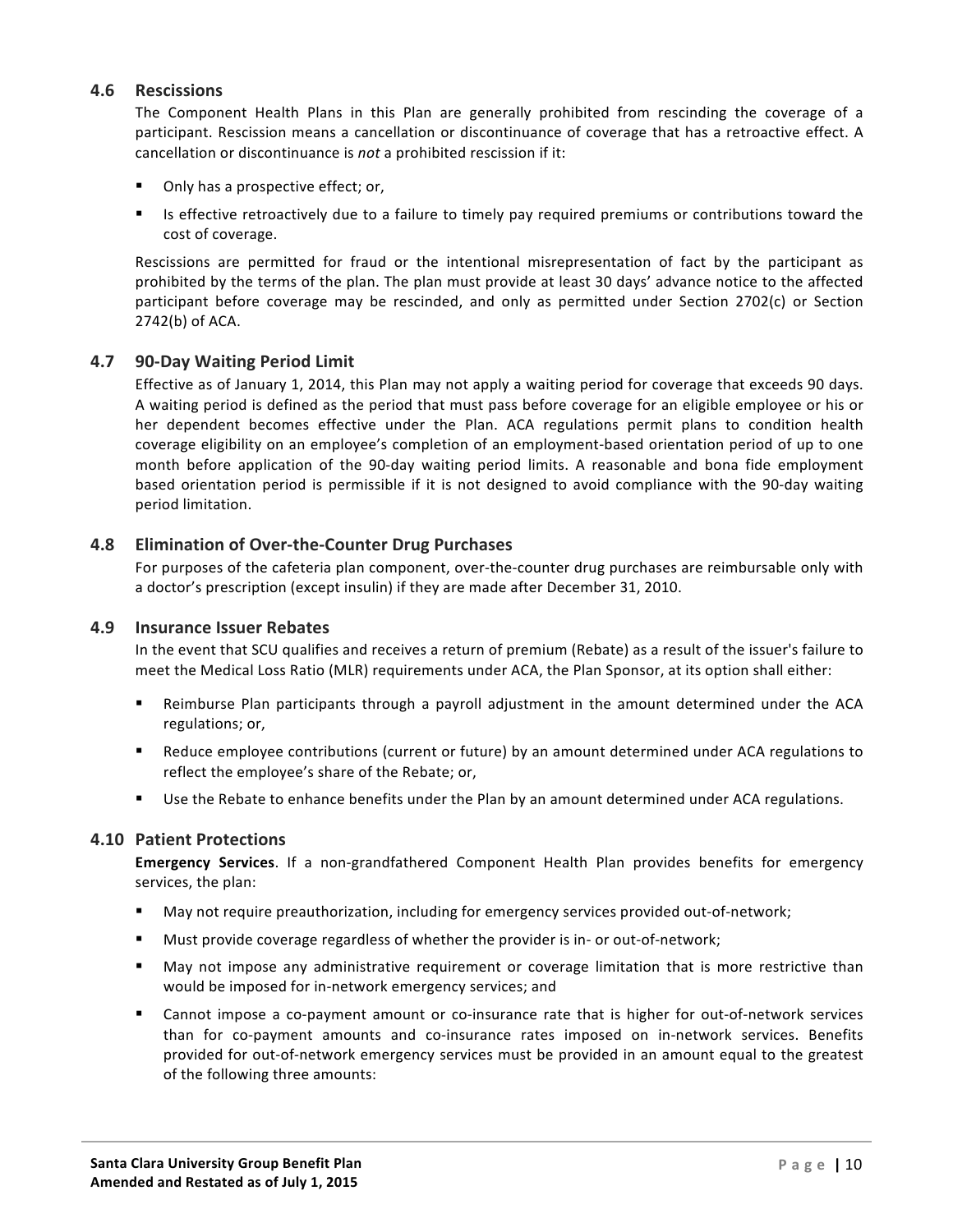- $\Box$  the median of the amount negotiated with in-network providers for emergency services without regard to co-payments and co-insurance (if no per-service amount is negotiated, such as under a capitation or other similar payment, this amount is disregarded)
- $\Box$  the amount the Plan generally pays for out-of-network services, such as usual, customary and reasonable amount, but without regard to in-network co-payments or co-insurance and without reduction for the Plan's usual cost-sharing generally applicable to out-of-network services, or
- $\Box$  the amount that would be paid under Medicare Parts A and B, without regard to co-payments and co-insurance.

**Primary Care Provider Designation**. If this Plan requires or allows participants to designate primary care providers, or if the Plan automatically designates a primary care provider for a participant, then the participant has the right to designate any primary care provider who participates in the Plan's network and who is available to accept the participant or participant's family members. For children, the participant may designate a pediatrician as the primary care provider.

Access to Obstetrical or Gynecological Care. A participant shall not need prior authorization from the Plan or from any other person (including a primary care provider) in order to obtain access to obstetrical or gynecological care from a health care professional in the Plan's network who specializes in obstetrics or gynecology. 

Access to Pediatric Care. If the Plan requires or provides for the designation of a participating primary care provider for a dependent child, the Plan shall permit such person to designate a physician (allopathic or osteopathic) who specializes in pediatrics as the child's primary care provider if such provider participates in the network of the Plan or issuer.

# **4.11 Preventive Care**

Non-grandfathered group health plans subject to the preventive services coverage mandate must provide coverage for all of the following preventive services without imposing any co-payments, co-insurance, deductibles, or other cost-sharing requirements. If the attending provider determines that the service is medically necessary, a plan must provide coverage regardless of sex assigned at birth, gender identity, or gender of the individual as recorded by the plan:

- Evidence-based items or services with an A or B rating currently recommended by the United States Preventive Services Task Force (USPSTF) with respect to the individual seeking care;
- Immunizations for routine use in children, adolescents, or adults currently recommended by the Advisory Committee on Immunization Practices (ACIP) of the Centers for Disease Control and Prevention;
- For infants, children and adolescents: Evidence-informed preventive care and screenings supported by the Health Resources and Services Administration (HRSA), including well-woman preventive services and preconception/ prenatal care that are age- and developmentally-appropriate; and,
- For women: Evidence-informed preventive care and screening provided for in comprehensive guidelines supported by HRSA, to the extent not included in certain recommendations of the USPSTF.
	- **EXECT ARE EXAM** EXAMPLE FECOMMENDATION INCLUDES all FDA-approved contraceptive methods, sterilization procedures, and patient education and counseling for all women with reproductive capacity. Effective for plan years beginning on or after July 10, 2015, Plans must cover at least one form of contraception in each of the currently 18 distinct methods the FSA has identified in its Birth Control Guide.

Eligible organizations with religious objections to covering some or all required contraceptive services have the option to elect an exemption from the contraceptive mandate through a self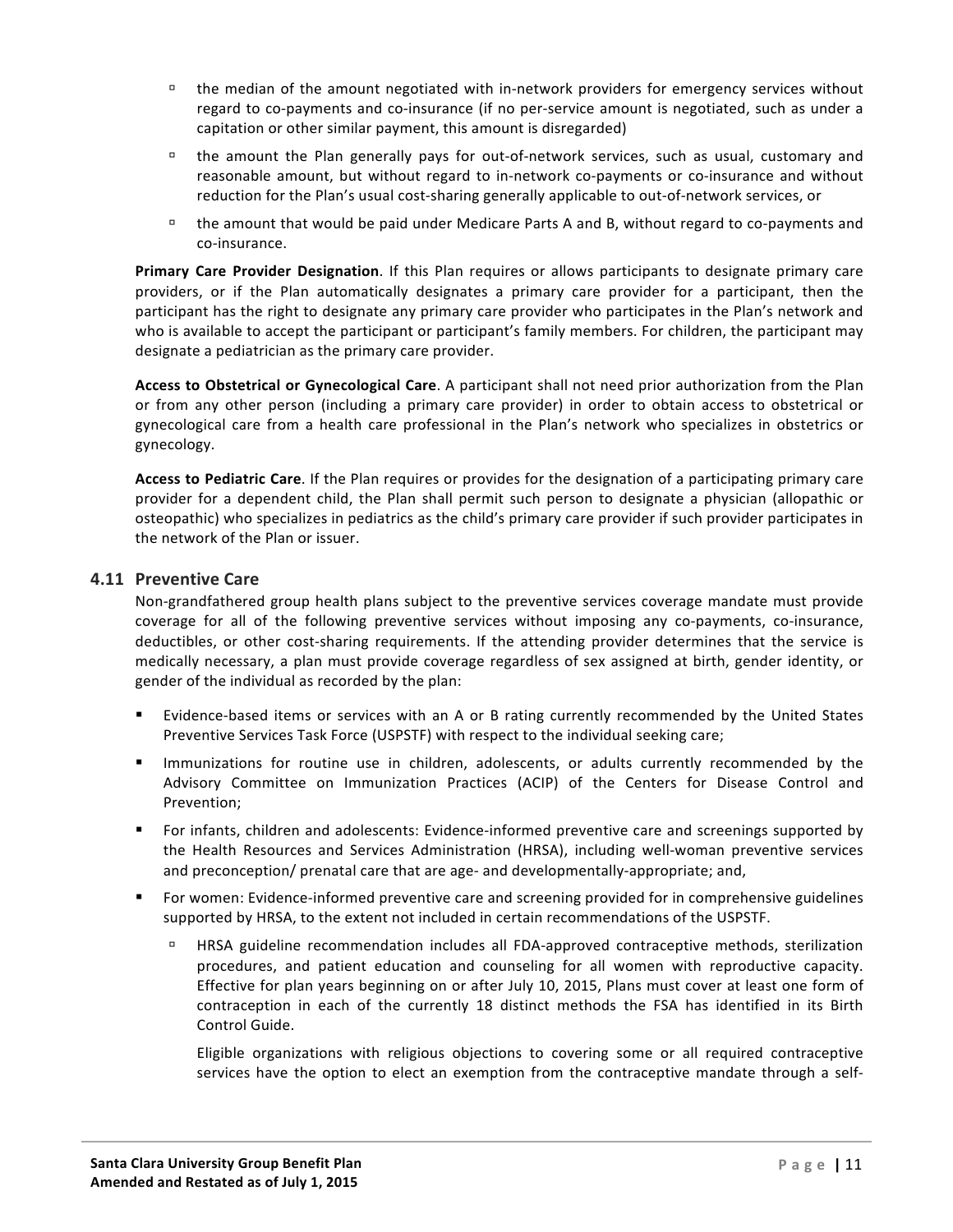certification process. The issuer of the Component Health Plan then must provide the contraceptive services to covered women without imposing any cost-sharing requirements.

□ USPSTF recommended genetic counseling and BRCA testing to determine a family history potentially associated with an increased risk for mutations in breast cancer susceptibility genes must be provided to women with positive screen results as well as women who previously have had breast cancer, ovarian cancer or other non-BRCA-related cancer who are currently asymptomatic and cancer-free.

# **4.12 Cost-Sharing Limitations on Essential Health Benefits (Out-of-Pocket Maximums)**

ACA requires group health plans to apply a uniform maximum limit for out-of-pocket expenses (deductibles, co-insurance, co-pays, or similar charges) on all Essential Health Benefits of no greater than the maximum amounts set annually by the Internal Revenue Service (IRS) for HSA-eligible high-deductible health plans as adjusted for inflation using the "premiums adjustment percentage."

- The overall cost-sharing limit only applies to benefits provided in-network. A plan may include out-ofnetwork expenses at its discretion.
- Out-of-pocket expenditures on all Essential Health Benefits must accrue to one out-of-pocket maximum, without consideration for whether a plan uses more than one service provider to administer benefits.
- Plans are not required to apply the annual limitation on out-of-pocket maximums to benefits that are not Essential Health Benefits.
- Embedded Rule: For plan years beginning in 2016, the self-only cost-sharing limit must apply to each covered individual, whether the individual has self-only, family, or other coverage.

#### **4.13 Coverage for Clinical Trials**

Non-grandfathered group health plans must provide benefit coverage (including physician charges, labs, xrays, professional fees and other routine medical costs) for certain routine patient costs for qualified individuals who participate in an approved clinical trial. Approved clinical trials must be covered for the treatment of cancer and other life-threatening diseases or conditions. The coverage does not apply for the actual device, equipment, or drug that is typically given to participating patients free of charge by the company sponsoring the trial.

#### **4.14 Claims Appeal Process**

In addition to the claims appeals procedures described in this Plan and the Summary Plan Description, a non-grandfathered group health plan shall implement an effective appeals process for appeals of coverage determinations and claims, under which the Plan or issuer shall, at a minimum:

- Have in effect an internal claims appeal process;
- Provide notice to enrollees, in a culturally and linguistically appropriate manner, of available internal and external appeals processes, and the availability of any applicable office of health insurance consumer assistance or ombudsman to assist such enrollees with the appeals processes; and
- Allow enrollees to review their files, to present evidence and testimony as part of the appeals process, and to receive continued coverage pending the outcome of the appeals process.
- $\blacksquare$  A group health plan shall also:
- Comply with the applicable state External Review process for such plans and issuers that, at a minimum, includes the consumer protections set forth in the Uniform External Review Model Act promulgated by the National Association of Insurance Commissioners and is binding on such plans; or,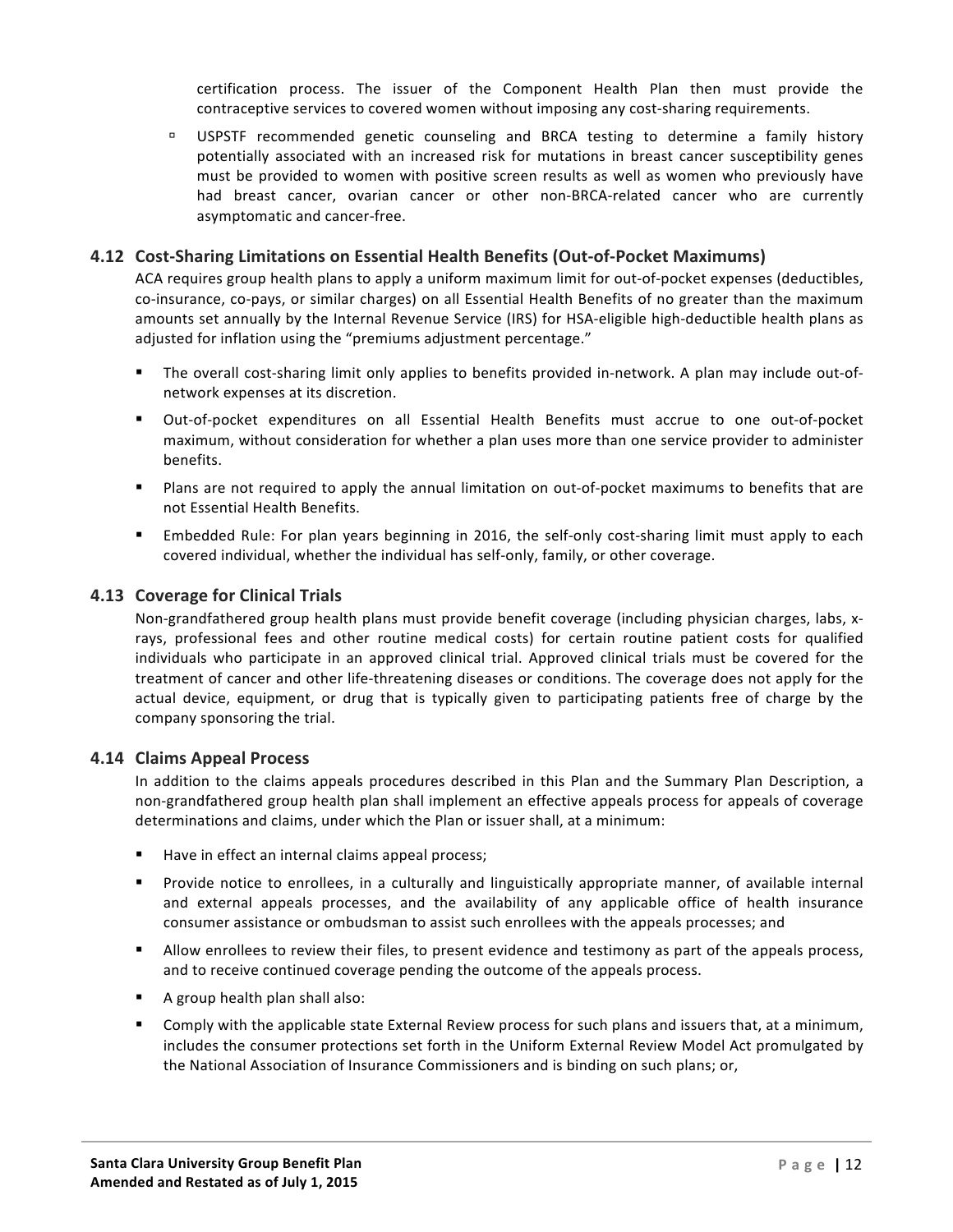- Implement an effective External Review process that meets minimum standards established by the Secretary through guidance and that is similar to the process applicable to the internal claims process:
	- $\Box$  if the applicable state has not established an External Review process that meets the requirements applicable to the internal claims process; or
	- $\Box$  if the plan is a self-insured plan that is not subject to state insurance regulation (including a state law that establishes an External Review process whose terms are similar to the process applicable to the internal claims process.)

# **4.15 Continuing Effect of This Section 4**

The provisions of ACA described in this Section 4 shall continue in effect, for the Component Health Plans contained herein, as modified by further legislation and regulatory guidance.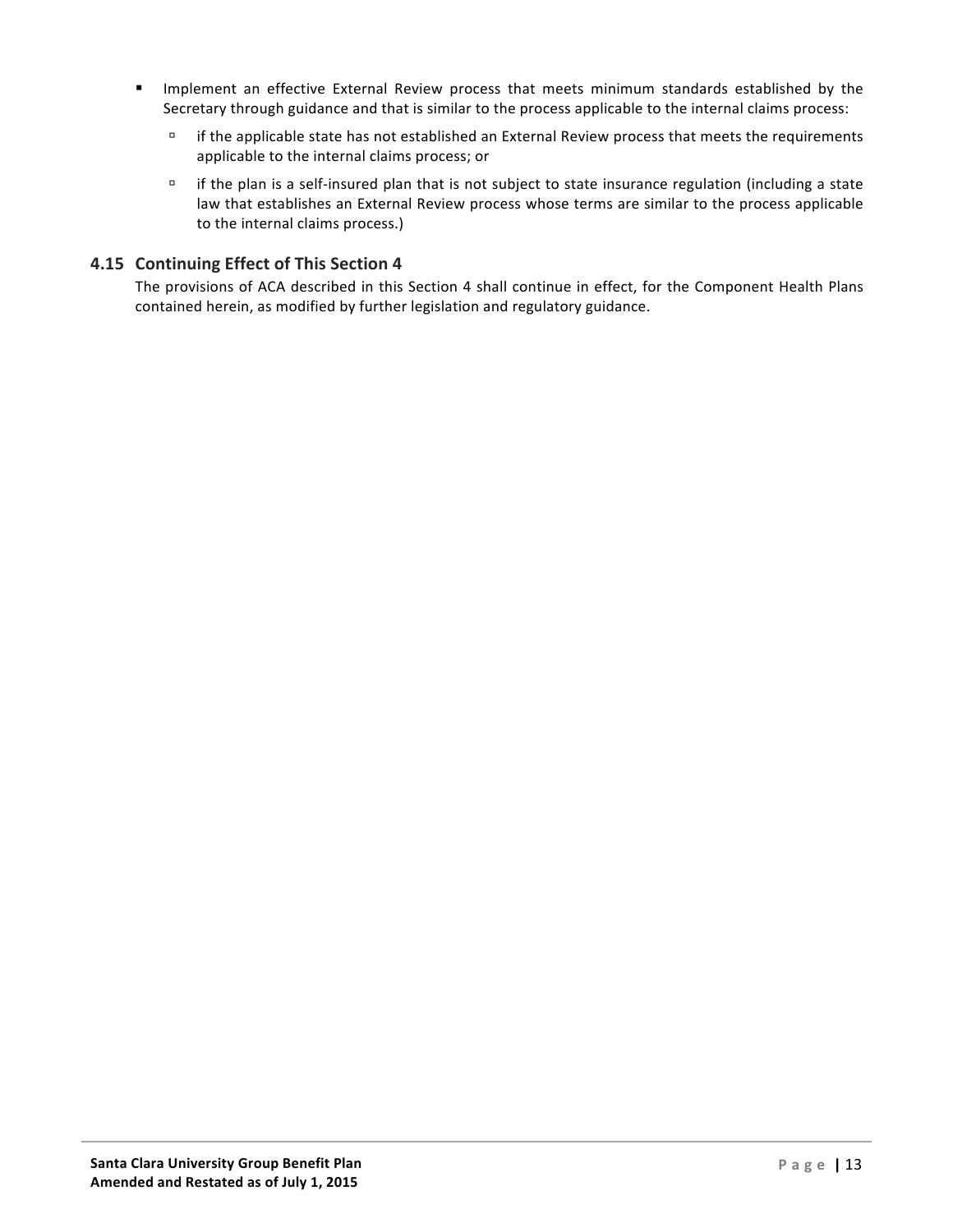Insofar as these procedures are consistent with the provisions of ACA, the procedures outlined below must be followed by Plan participants ("claimants") to obtain payment of benefits under this Plan.

# **5.1 Non Health Claims**

For purposes of all non-health insured welfare plan coverage (disability, Life, AD&D, etc.) the certificate booklet provided by the issuers contains a detailed description of the issuer's claims submission rules and claims appeal procedures.

# **5.2 Health Claims**

The procedures outlined below must be followed by claimants to obtain payment of benefits under this Plan.

For purposes of the Health Claims and Claims Appeal Procedure contained in this Plan, the term "Administrator" will mean either the issuer or the Plan Administrator depending upon the policy or plan under which the claim has been filed.

All claims and questions regarding health claims should be directed to the Administrator. The Administrator shall have final authority for adjudicating all claims and a full review of the decision on such claims in accordance with the following provisions and with ERISA.

Each claimant claiming benefits under the Plan shall be responsible for supplying, at such times and in such manner as the Administrator in its sole discretion may require, written proof that the expenses were incurred or that the benefit is covered under the Plan. If the Administrator in its sole discretion shall determine that the claimant has not incurred a covered expense or that the benefit is not covered under the Plan, or if the claimant has failed to furnish such proof as is requested, no benefits shall be payable under the Plan.

Under the Plan, there are four types of claims: Urgent Pre-Service, Non-urgent Pre-Service, Concurrent and Post-Service. 

**Pre-Service Claims**. A "Pre-Service Claim" is a claim for a benefit under the Plan where the Plan conditions receipt of the benefit, in whole or in part, on approval of the benefit in advance of obtaining medical care.

A "Pre-Service Urgent Care Claim" is any claim for medical care or treatment with respect to which the application of the time periods for making non-urgent care determinations could seriously jeopardize the life or health of the claimant or the claimant's ability to regain maximum function, or, in the opinion of a physician with knowledge of the claimant's medical condition, would subject the claimant to severe pain that cannot be adequately managed without the care or treatment that is the subject of the claim.

It is important to remember that, if a claimant needs medical care for a condition which could seriously jeopardize his life, there is no need to contact the Plan for prior approval. The claimant should obtain such care without delay.

Further, if the Plan does not require the claimant to obtain approval of a medical service prior to getting treatment, then there is no "Pre-Service Claim." The claimant simply follows the Plan's procedures with respect to any notice which may be required after receipt of treatment, and files the claim as a Post-Service Claim.

**Concurrent Claims.** A "Concurrent Claim" arises when the Plan has approved an ongoing course of treatment to be provided over a period of time or number of treatments, and either (a) the Plan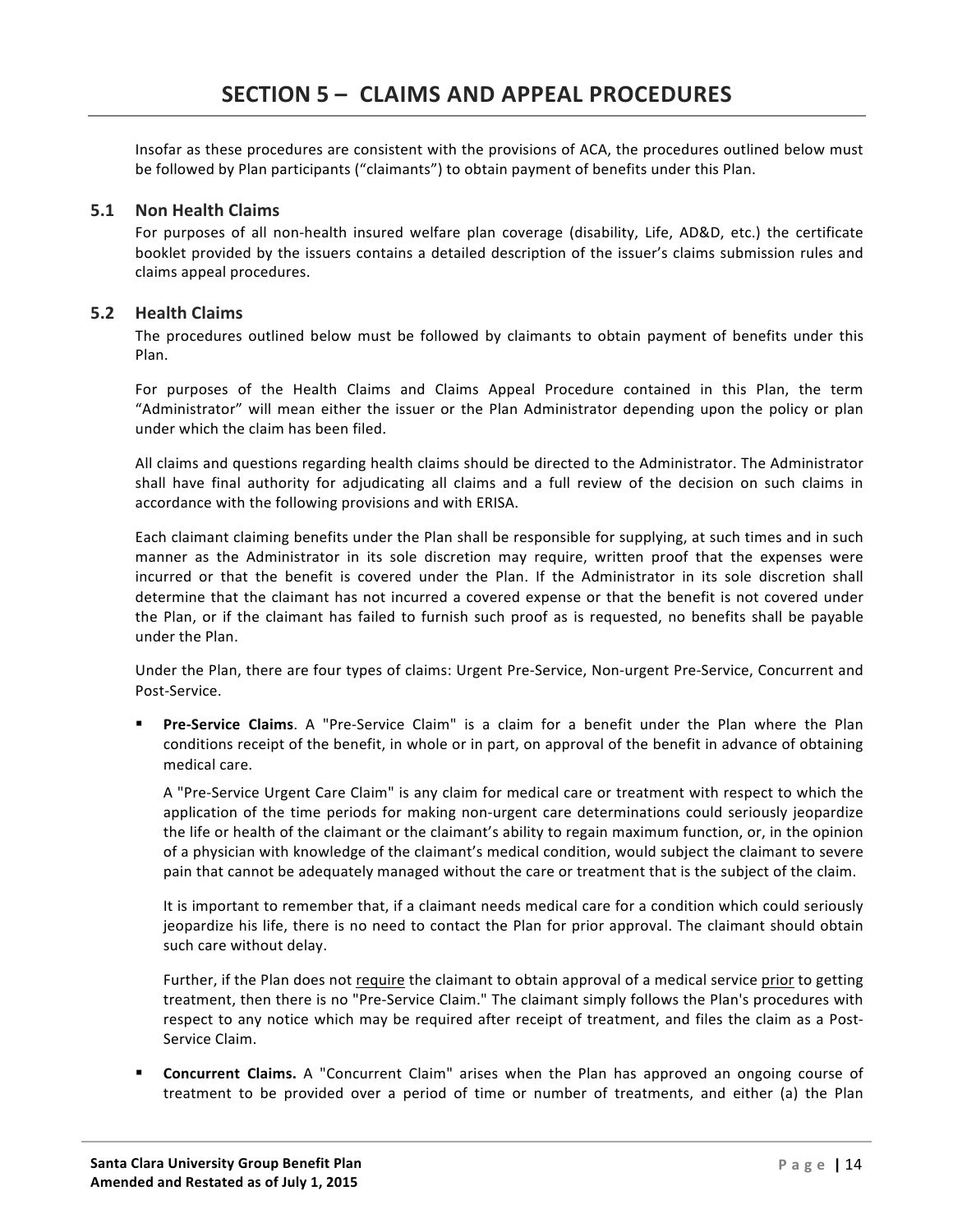determines that the course of treatment should be reduced or terminated, or (b) the claimant requests extension of the course of treatment beyond that which the Plan has approved.

If the Plan does not require the claimant to obtain approval of a medical service prior to getting treatment, then there is no need to contact the Administrator to request an extension of a course of treatment. The claimant simply follows the Plan's procedures with respect to any notice which may be required after receipt of treatment, and files the claim as a Post-Service Claim.

**• Post-Service Claims**. A "Post-Service Claim" is a claim for a benefit under the Plan after the services have been rendered.

# **5.3 When Health Claims Must Be Filed**

Health claims must be filed with the Administrator within one year of the date charges for the services were incurred. Benefits are based upon the Plan's provisions at the time the charges were incurred. Charges are considered incurred when treatment or care is given or supplies are provided. Claims filed later than that date shall be denied, unless it is shown that it was not reasonably possible to file within this time frame.

The Plan, upon receipt of a written notice of a claim, will furnish to the participant a form for filing proof of loss. If such forms are not furnished within 15 days after notice is given, the participant will be considered to have complied with the requirement of the Plan with respect to proof of loss and written proof covering the occurrence, the character, and the extent of the loss for which the claim is made.

A Pre-Service Claim (including a Concurrent Claim that also is a Pre-Service Claim) is considered to be filed when the request for approval of treatment or services is made and received by the Administrator in accordance with the Plan's procedures. However, a Post-Service claim is considered to be filed when the following information is received by the Administrator:

- The date of service;
- The name, address, telephone number and tax identification number of the provider of the services or supplies;
- The place where the services were rendered;
- The diagnosis and procedure codes;
- The amount of charges;
- The name of the Plan;
- The name of the participant; and,
- The name of the patient.

Upon receipt of this information, the claim will be deemed to be filed with the Plan. The Administrator will determine if enough information has been submitted to adjudicate the claim. If not, the Administrator may request more information. The Administrator must receive the additional information within 45 days (48 hours in the case of Pre-Service Urgent Care Claims) from receipt by the claimant of the request for additional information. Failure to do so may result in claims being declined or benefits reduced.

#### **5.4 Timing of Claim Decisions**

The Administrator shall notify the claimant, in accordance with the provisions set forth below, of a denial (and, in the case of Pre-Service Claims and Concurrent Claims, of decisions that a claim is payable in full) within the following time frames:

**Pre-Service Urgent Care Claims.** If the claimant has provided all of the necessary information, the Administrator will notify the claimant of its decision as soon as possible, taking into account the medical exigencies, but not later than 72 hours after receipt of the claim.

If the claimant has not provided all of the information needed to process the claim, then the Administrator will notify the claimant as to what specific information is needed as soon as possible, but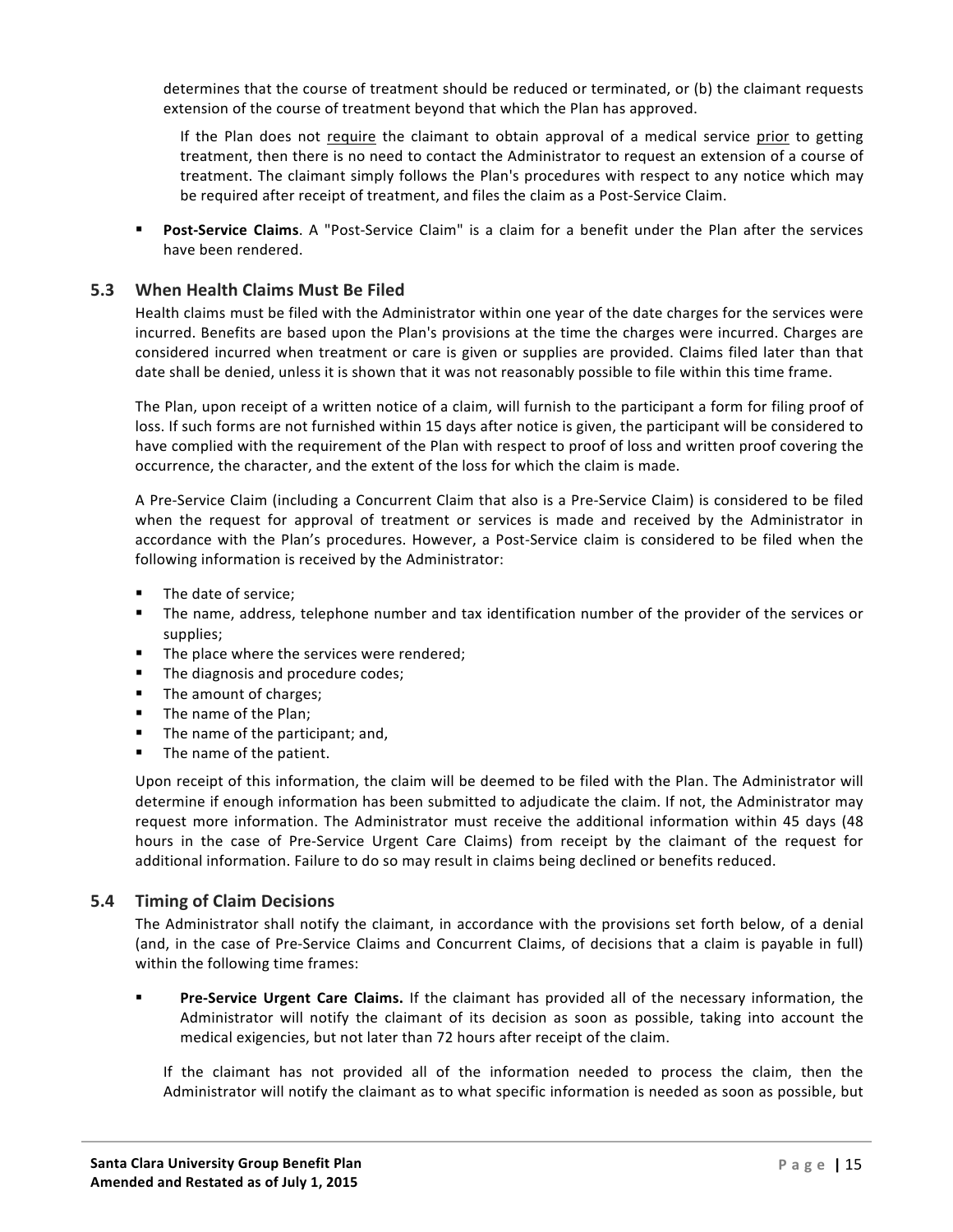not later than 24 hours after receipt of the claim. The Administrator will notify the claimant of its determination of benefits as soon as possible, but not later than 48 hours, taking into account the medical exigencies, after the earlier of (i) the Plan's receipt of the specified information, or (ii) the end of the period afforded the claimant to provide the information.

**Pre-Service Non-urgent Care Claims.** If the claimant has provided all of the information needed to process the claim, the Administrator will notify the claimant of its decision within a reasonable period of time appropriate to the medical circumstances, but not later than 15 days after receipt of the claim. If an extension has been requested, the Administrator will notify the claimant of its decision prior to the end of the 15-day extension period.

If the claimant has not provided all of the information needed to process the claim, the Administrator will notify the claimant as to what specific information is needed as soon as possible, but not later than 5 days after receipt of the claim. The claimant will be given at least 45 days from receipt of the notice within which to provide the specified information.

#### § **Concurrent Claims:**

- **Plan Notice of Reduction or Termination.** If the Administrator is notifying the claimant of a reduction or termination of a course of treatment (other than by Plan amendment or termination), the Administrator will notify the claimant of its decision sufficiently in advance of the reduction or termination to allow the claimant to appeal and obtain a determination on review of that adverse benefit determination before the benefit is reduced or terminated.
- **Request by Claimant Involving Urgent Care.** If the Administrator receives a request from a claimant to extend the course of treatment beyond the period of time or number of treatments that is a claim involving Urgent Care, the Administrator will notify the claimant of its decision as soon as possible, taking into account the medical exigencies, but not later than 24 hours after receipt of the claim, as long as the claimant makes the request at least 24 hours prior to the expiration of the prescribed period of time or number of treatments. If the claimant submits the request with less than 24 hours prior to the expiration of the prescribed period of time or number of treatments, the request will be treated as a claim involving Urgent Care and decided within the Urgent Care time frame.
- **Request by Claimant Involving Non-urgent Care**. If the Administrator receives a request from the claimant to extend the course of treatment beyond the period of time or number of treatments and the claim does not involve Urgent Care, the request will be treated as a new benefit claim and will be decided within the time frame appropriate to the type of claim (either as a Pre-Service Nonurgent Claim or a Post-Service Claim).
- Post-Service Claims. If the claimant has provided all of the information needed to process the claim, the Administrator will notify the claimant of its decision within a reasonable period of time, but not later than 30 days after receipt of the claim, unless an extension has been requested, then prior to the end of the 15-day extension period.

If the extension described above is necessary because the claimant failed to submit the information necessary to decide the claim, the notice of extension must describe specifically the required information. The claimant shall be afforded at least 45 days from the receipt of such notice within which to provide the specified information.

- **Extensions Pre-Service Urgent Care Claims**. No extensions are available in connection with Pre-Service Urgent Care Claims.
- **Extensions** Pre-Service Non-urgent Care Claims. This period may be extended by the Plan for up to 15 days, provided that the Administrator both determines that such an extension is necessary due to matters beyond the control of the Plan and notifies the claimant, prior to the expiration of the initial 15-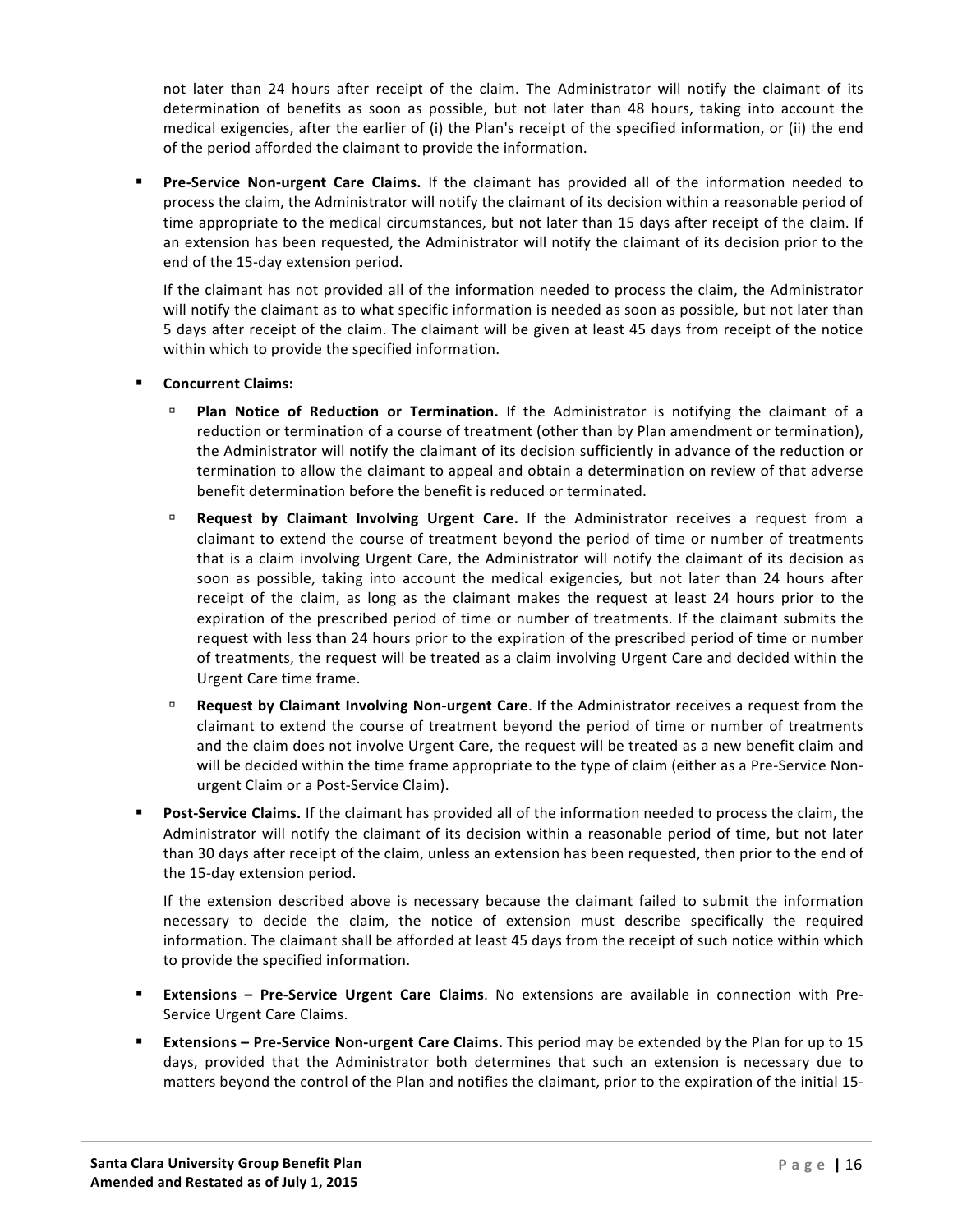day processing period, of the circumstances requiring the extension of time and the date by which the Plan expects to render a decision.

- **Extensions Post-Service Claims**. This period may be extended by the Plan for up to 15 days, provided that the Administrator both determines that such an extension is necessary due to matters beyond the control of the Plan and notifies the claimant, prior to the expiration of the initial 30-day processing period, of the circumstances requiring the extension of time and the date by which the Plan expects to render a decision.
- **Calculating Time Periods.** The period of time within which a benefit determination is required to be made shall begin at the time a claim is deemed to be filed in accordance with the procedures of the Plan.

# **5.5 Claims Appeal Procedure**

**Nature of Denial.** The notice of a denial of a claim shall be written or in electronic form (in compliance with ERISA regulations), or oral in the case of a Pre-Service Urgent Care claim, as long as a written or electronic notice is furnished to the claimant within 3 days of the oral notice, and shall set forth:

- The specific reason for the denial;
- Specific references to the pertinent Plan provisions on which the denial is based including a copy of any internal guideline used in the benefit determination or notice of where and how to obtain a copy free of charge;
- A description of any additional material or information necessary for the claimant to perfect the claim and an explanation as to why such information is necessary;
- An explanation of the Plan's claims appeals procedures;
- Claimant's right to bring a civil action under ERISA Section 502(a);
- If the claim is denied based on medical necessity, experimental treatment, or similar exclusion or limitation, an explanation of the scientific or clinical judgment applied in the benefit determination, or notice of where and how to obtain a copy free of charge; and,
- For purposes of Pre-Service Urgent Care Claims, a description of the expedited review process.

#### **5.6 Timing of an Appeal**

- **Pre-Service** Claims For Pre-Service Urgent Care Claims, Appendix B contains the names of all appeals contacts, addresses and phone numbers.
- **E** All Other Claims. Within 180 days after the receipt of the above material, the claimant shall have a reasonable opportunity to appeal the claim denial to the Administrator for a full and fair review. The claimant or his duly authorized representative may:
	- $E =$ Request a review by providing written notice to the Administrator;
	- <sup>n</sup> Submit written comments, documents, records and other information relating to the claim; and,
	- □ Upon request, have reasonable access to and copies of all documents, records, and other information relevant to the claim.

#### **5.7 Timing of Notification of Benefit Determination on Review**

The Administrator shall notify the claimant of the Plan's benefit determination on review within the following time frames:

**Pre-Service Urgent Care Claims.** As soon as possible, taking into account the medical exigencies, but not later than 72 hours after receipt of the appeal.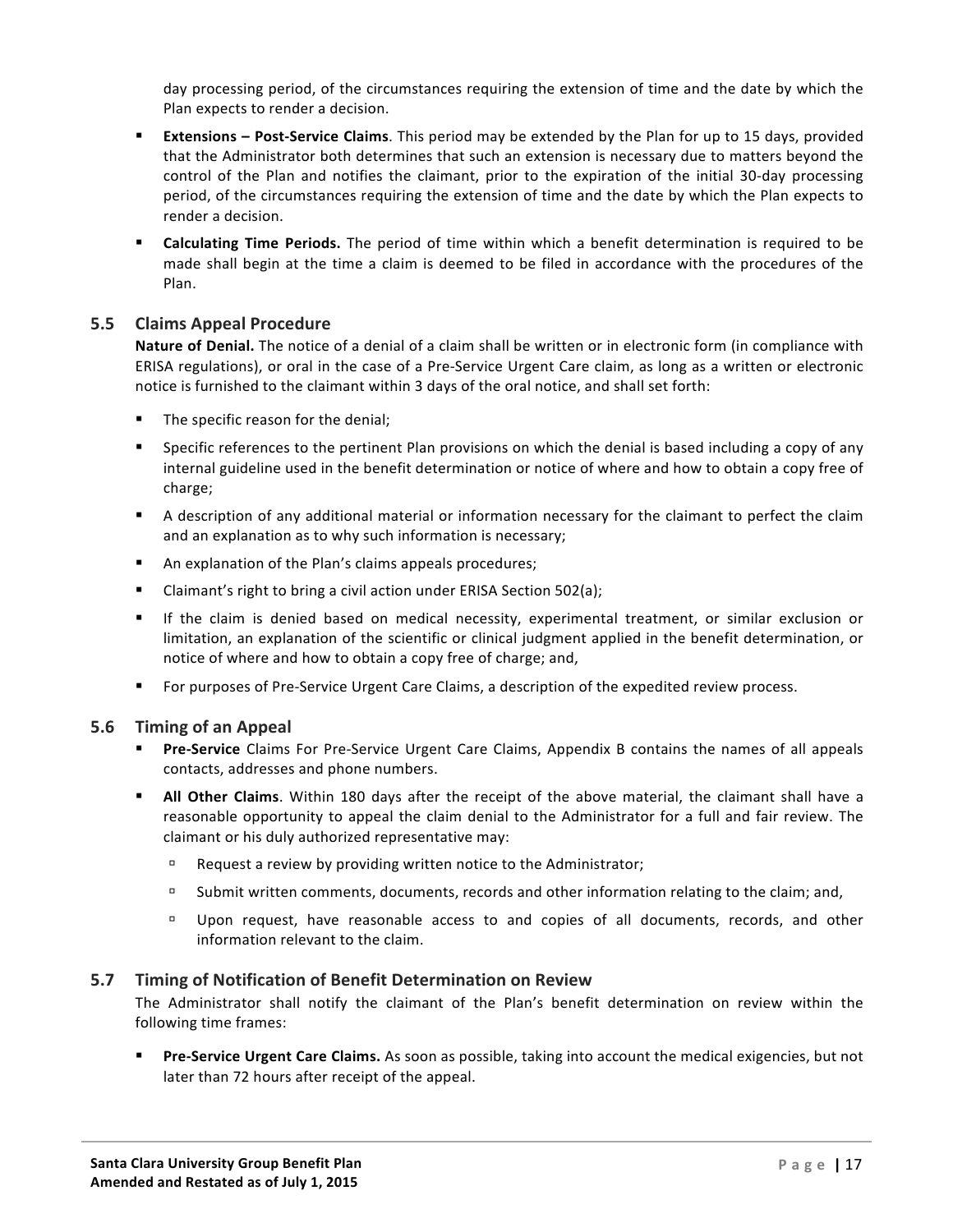- **Pre-Service Non-urgent Care Claims.** Within a reasonable period of time appropriate to the medical circumstances, but not later than 30 days after receipt of the appeal.
- **Concurrent Claims.** The response will be made in the appropriate time period based upon the type of claim: Pre-Service Urgent, Pre-Service Non-urgent or Post-Service.
- **Post-Service Claims.** Within a reasonable period of time, but not later than 60 days after receipt of the appeal**.**
- **E Calculating Time Periods.** The period of time within which the Plan's determination is required to be made shall begin at the time an appeal is filed in accordance with the procedures of this Plan, without regard to whether all information necessary to make the determination accompanies the filing.

#### **5.8 Internal Review and Decision**

Full and Fair Review. The Plan Administrator, as Plan Fiduciary, shall take into account all comments, documents, and other information submitted by the claimant without regard to whether the information was submitted with the original claim and without deference to the original determination. The decision shall be based in whole or in part on a medical judgment, with consultation with the appropriate independent health care professionals, if the claim involves investigational or experimental treatment, or issues of medical necessity, and shall identify such professionals.

**Decision.** The decision of the Plan Administrator shall be written and shall include specific reasons for the decision, with specific references and copies of the pertinent Plan provisions or internal guideline on which the decision is based. The claimant shall also have a right to bring a civil action under ERISA Section 502(a) following the denial of the appeal. If the appeal is denied based on medical necessity, experimental treatment, or similar exclusion or limitation, the claimant will receive an explanation of the scientific or clinical judgment applied on the benefit determination, or notice of where and how to obtain a copy. If the health plan is subject to California law, the claimant shall have a right to a voluntary independent medical review of denials for medical necessity or experimental/investigational services through the Department of Managed Care and/or the Department of Insurance.

#### **5.9 External Review**

Non-grandfathered group health plans subject to ACA must also offer claimants the opportunity to pursue External Review following exhaustion of the Internal Appeals procedures set forth in this section.

- **Requesting an External Review.** In the event that an Internal Appeal results in a denial based upon medical judgment or a rescission (in whole or in part), the claimant may request an External Review by giving written notice of the appeal to the Plan Administrator within 120 days after the claimant receives the notice of decision on the Internal Appeal.
- **Eligibility for External Review.** Within 5 business days following the date of receipt of the External Review request, the Plan Administrator will complete a preliminary review of the request to determine whether the matter is eligible for External Review. A matter is eligible for External Review only if it meets all of the following requirements:
	- $\overline{a}$  The claimant is or was covered under the Plan at the time the health care item or service was requested;
	- $\Box$  The denial does not relate to the claimant's failure to meet the eligibility requirements under the terms of the Plan (in other words, the External Review process does not apply to eligibility determinations);
	- $\Box$  The claimant has exhausted the Plan's Internal Appeal process; and
	- $\Box$  The claimant has provided all the information required to process an External Review.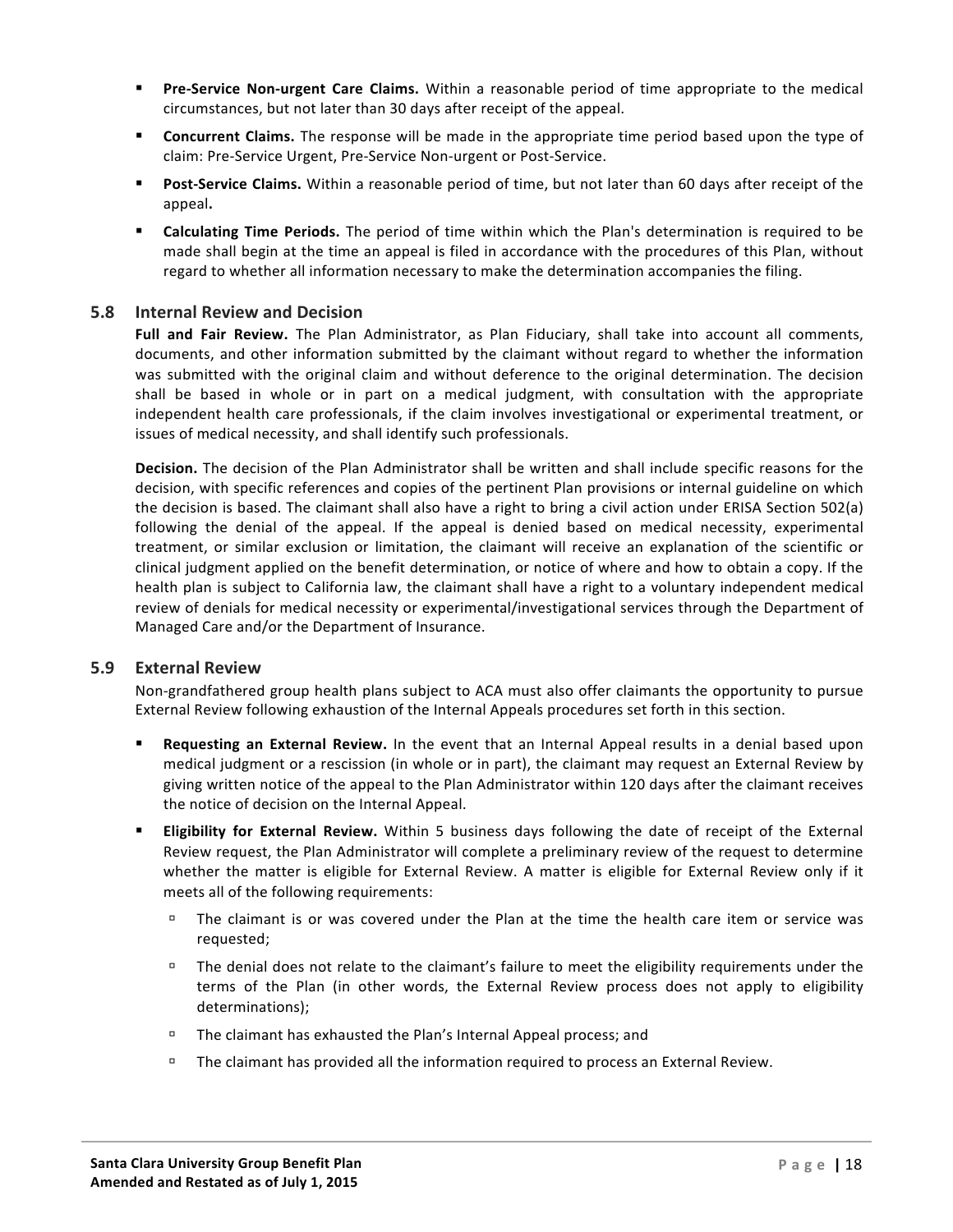- **Notice of External Review Eligibility.** Within one (1) business day after completion of the preliminary review, the Plan will issue a notification in writing to the claimant. The notification will advise claimant that:
	- $\Box$  The claim is not eligible for External Review;
	- $\Box$  The claim is eligible and ready for External Review; or
	- □ It is unclear whether the claim is eligible for External Review because claimant has not provided all the information required.
- **External Review Process.** If the claim is eligible and ready for External Review, the Plan Administrator will assign an Independent Review Organization (IRO) that is accredited by URAC (a nonprofit organization promoting healthcare quality by accrediting healthcare organizations) or by a similar nationally recognized accrediting organization to conduct the External Review.
	- $\Box$  The IRO will timely notify the claimant in writing of the request's eligibility and acceptance for External Review, including a statement that the claimant may submit in writing, within 10 business days, additional information which the IRO must then consider when conducting the External Review: and
	- □ Within 5 business days after the date of assignment to the IRO, the Plan Administrator will provide the IRO the documents and any information considered in deciding the Initial Claim and the Internal Appeal.
	- $\Box$  Within 45 days after it receives the request for External Review, the IRO will deliver a notice of decision to claimant.
	- $\Box$  The IRO's decision shall be binding on all parties unless and until there is a judicial decision otherwise.
- **Eligibility for Expedited External Review.** Claimant may request an "expedited" External Review in the following circumstances:
	- $\Box$  Claimant (a) has received a decision on an initial claim involving either urgent care or concurrent care, (b) has filed a request for an appeal, and (c) has a medical condition for which the timeframe for completion of an appeal would seriously jeopardize claimant's life or health or would jeopardize claimant's ability to regain maximum function.
	- $\Box$  Claimant (a) has completed an Internal Appeal, and (b) has a medical condition for which the timeframe a standard External Review would seriously jeopardize claimant's life or health, would jeopardize claimant's ability to regain maximum function.
	- $\Box$  Claimant (a) has completed an Internal Appeal, (b) the Appeal concerns an admission, availability of care, continued stay, or health care item or service for which claimant received emergency services, and (c) Claimant has not been discharged from the facility.
- § **Expedited External Review Process:**
	- A request for an expedited External Review must be accompanied by a written statement from claimant's physician that claimant's medical condition meets the criteria above.
	- <sup>n</sup> The IRO will provide notice of its decision on an expedited External Review as expeditiously as claimant's medical condition or circumstances require, but in no event more than 72 hours after the IRO's receipt of claimant's request. If the notice is not in writing, the IRO will provide written notice to claimant within 48 hours after its decision.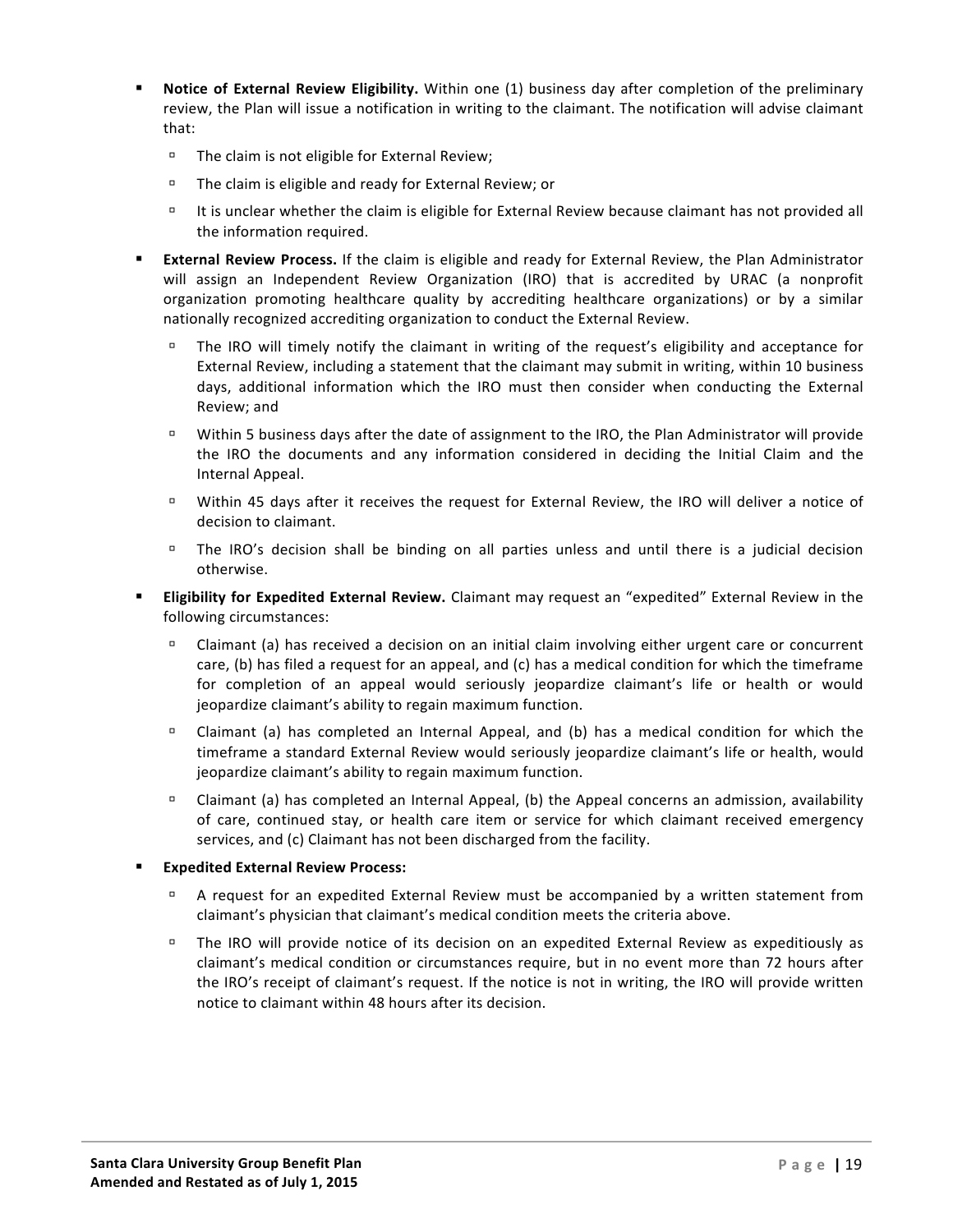# **SECTION 6 – THE USE AND DISCLOSURE OF PROTECTED HEALTH INFORMATION**

# **6.1 Health Plans**

The Group Health Plans contained in this Plan will use protected health information (PHI) to the extent of and in accordance with the uses and disclosures permitted by HIPAA. Specifically, the Plan will use and disclose PHI for purposes related to health care treatment, payment for health care and health care operations.

# **6.2 Health Plan Payments**

Payment includes activities undertaken by the Plan to obtain premiums or determine or fulfill its responsibility for coverage and provision of Plan benefits that relate to an individual to whom health care is provided. These activities include, but are not limited to, the following:

- determination of eligibility, coverage and cost sharing amounts (for example, cost of benefit, plan maximums and co-payments as determined for an individual's claim);
- adjudication of health benefit claims (including appeals and other payment disputes);
- subrogation of health benefit claims;
- establishing employee contributions;
- risk adjusting amounts due based on enrollee health status and demographic characteristics;
- billing, collection activities and related health care data processing;
- claims management and related health care data processing, including auditing payments, investigating and resolving payment disputes and responding to participant inquiries about payments;
- obtaining payment under a contract for reinsurance (including stop-loss and excess of loss insurance);
- medical necessity reviews or reviews of appropriateness of care or justification of changes;
- utilization review, including precertification, preauthorization, concurrent review and retrospect live review;
- disclosure to consumer reporting agencies related to the collection of premiums or reimbursement (the following PHI may be disclosed for payment purposes: name and address, date of birth, Social Security number, payment history, account number and name and address of provider and/or health plan); and,
- reimbursement to the Plan.

#### **6.3 Health Care Operations**

*Health Care Operations* include, but are not limited to, the following activities:

- quality assessment
- population-based activities relating to improving health or reducing health care costs, protocol development, case management and care coordination, disease management, contacting health care providers and patients with information about treatment alternatives and related functions;
- rating provider and Plan performance, including accreditation, certification, licensing and credentialing activities;
- underwriting, premium rating, and other activities relating to the creation, renewal or replacement of a contract of health insurance or health benefits, and ceding, securing or placing a contract for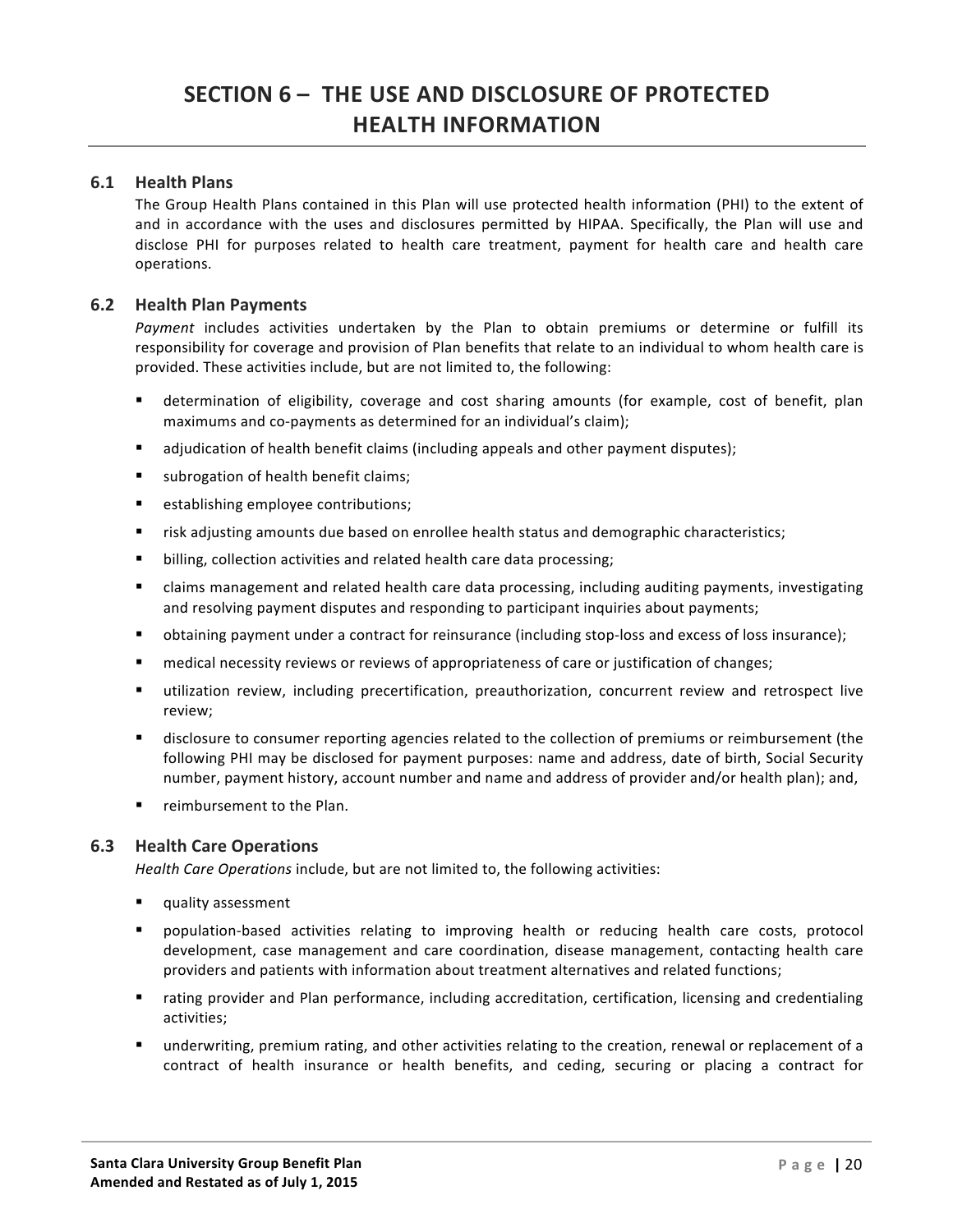reinsurance of risk relating to health care claims (including stop-loss insurance and excess of loss insurance);

- conducting or arranging for medical review, legal services and auditing functions, including fraud and abuse detection and compliance programs;
- business planning and development, such as conducting cost-management and planning-related analyses related to managing and operating the Plan, including formulary development and administration, development or improvement of payment method or coverage policies;
- business management and general administrative activities of the Plan, including, but not limited to:
	- <sup>n</sup> management activities relating to the implementation of and compliance with HIPAA's administrative simplification requirements, or
	- $\Box$  customer service, including the provision of data analyses for policyholders, Plan Sponsors or other customers.
- resolution of internal grievances; and,
- due diligence in connection with the sale or transfer of assets to a potential successor in interest, if the potential successor in interest is a "covered entity" under HIPAA or, following completion of the sale or transfer, will become a covered entity.

#### **6.4 Business Associates**

The Plan may disclose PHI to its Business Associates (as such term is defined under HIPAA) who have agreed in writing to comply with all applicable HIPAA regulations for purposes related to the administration of the Plan.

#### **6.5 Third Parties with Authorization**

With the exception of uses and disclosures of PHI for health care treatment, payment for health care and health care operations, the Plan will disclose PHI to third parties only upon authorization by the participant. The Plan will not require any participant to complete an authorization as a condition of payment, enrollment or eligibility for benefits.

#### **6.6 Plan Sponsor**

The Plan will disclose PHI to Santa Clara University only upon receipt of a certification from the Plan Sponsor that this Plan document contains the limitations and conditions required by HIPAA and contained in this Section.

#### **6.7 Conditions and Limitations on Use and Disclosure by Plan Sponsor**

The Plan Sponsor agrees to:

- not use or further disclose PHI other than as permitted or required by the Plan document or as required by law;
- ensure that any agents, including a subcontractor, to whom the Plan Sponsor provides PHI received from the Plan agree in writing to the same restrictions and conditions that apply to the Plan Sponsor with respect to such PHI;
- not use or disclose PHI for employment related actions and decisions unless authorized by an individual;
- not use or disclose PHI in connection with any other benefit or employee benefit plan of the Plan Sponsor unless authorized by an individual;
- not use or disclose PHI that is genetic information for underwriting purposes;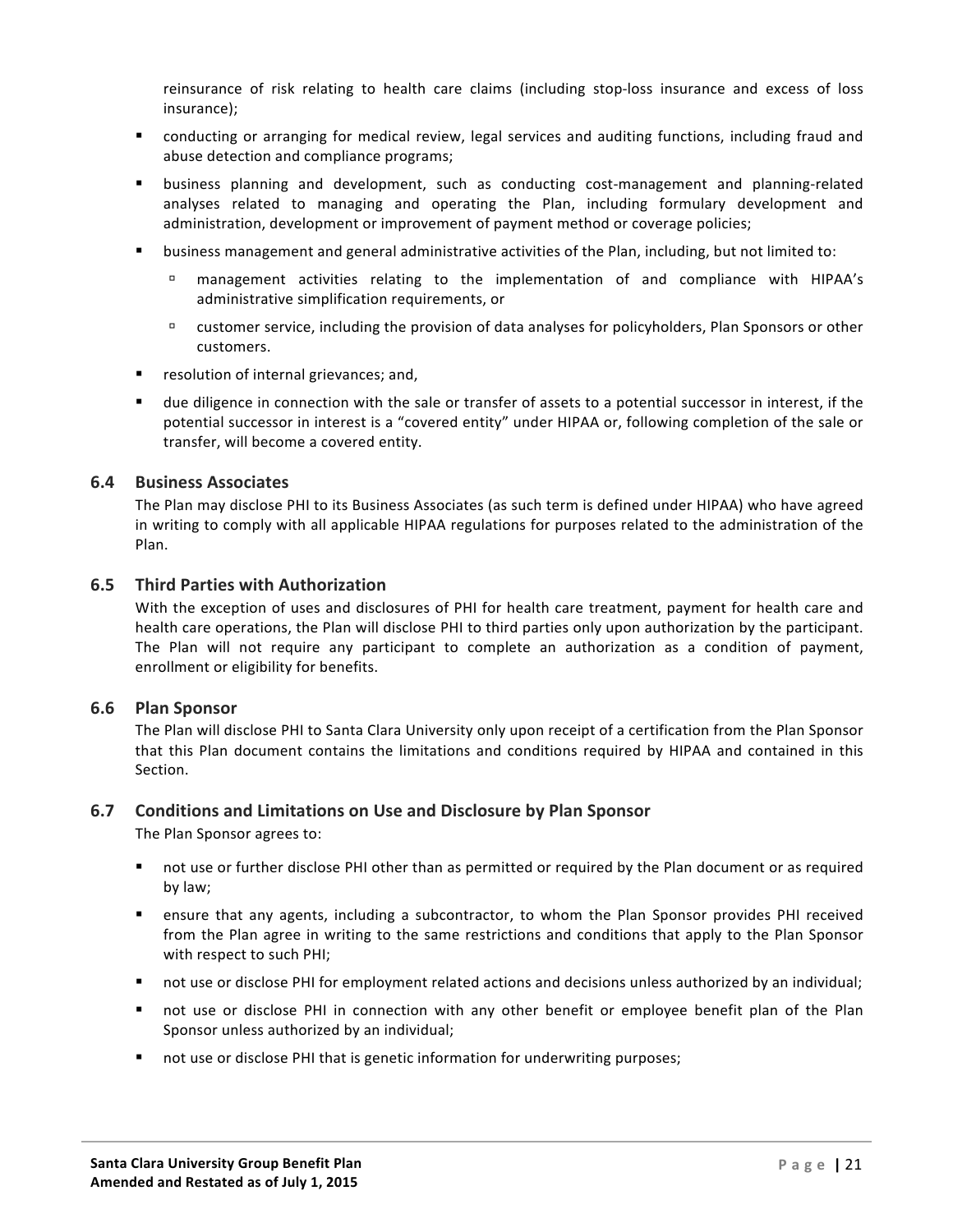- report to the Plan any PHI use or disclosure that is inconsistent with the uses or disclosures provided for of which it becomes aware:
- **■** make PHI available to an individual in accordance with HIPAA's access requirements;
- make PHI available for amendment and incorporate any amendments to PHI in accordance with HIPAA;
- make available the information required to provide an accounting of disclosures;
- make internal practices, books and records relating to the use and disclosures of PHI received from the Plan available to the HHS Secretary for the purposes of determining the Plan's compliance with HIPAA;
- **•** report breaches of unsecured PHI as described in Section 7.13;
- if feasible, return or destroy all PHI received from the Plan that the Plan Sponsor still maintains in any form, and retain no copies of such PHI when no longer needed for the purpose for which the disclosure was made (or if return or destruction is not feasible, limit further uses and disclosures to those purposes that make the return or destruction infeasible); and
- **E** ensure adequate separation between the Plan and SCU as required by 45 C.F.R. Section 164.504(f)(2)(iii) and described in this Plan.

#### **6.8 Organized Health Care Arrangement**

The Plan Administrator may intend the Plan to form part of an Organized Health Care Arrangement along with any other benefit under a covered health plan (under 45 C.F.R. Section 160.103) provided by SCU.

#### **6.9 Access to PHI**

In accordance with HIPAA, only the following employees or classes of employees may be given access to PHI:

- the Privacy Officer; and,
- staff designated by the Privacy Officer.

#### **6.10 Limitations of PHI Access and Disclosure**

The persons described in Section 6.9 may only have access to and use and disclose PHI for Plan administration functions that the Plan Sponsor performs for the Plan.

#### **6.11 Noncompliance Issues**

If the persons described in Section 6.9 do not comply with this Plan document, the Plan Sponsor shall provide a mechanism for resolving issues of noncompliance, including disciplinary sanctions.

#### **6.12 Security Rules**

SCU further agrees that if it creates, receives, maintains, or transmits any electronic PHI (other than enrollment/disenrollment information, de-identified information or summary health information, which are not subject to these restrictions) on behalf of the Plan, it will implement administrative, physical, and technical safeguards that reasonably and appropriately protect the confidentiality, integrity, and availability of the electronic protected health information, and it will ensure that any agent (including subcontractors) to whom it provides such electronic PHI shall agree in writing to implement reasonable and appropriate security measures to protect the information. SCU will report to the Plan any security incident of which it becomes aware.

SCU will ensure that the provisions of this Section are supported by reasonable and appropriate security measures to the extent that the designees have access to electronic PHI.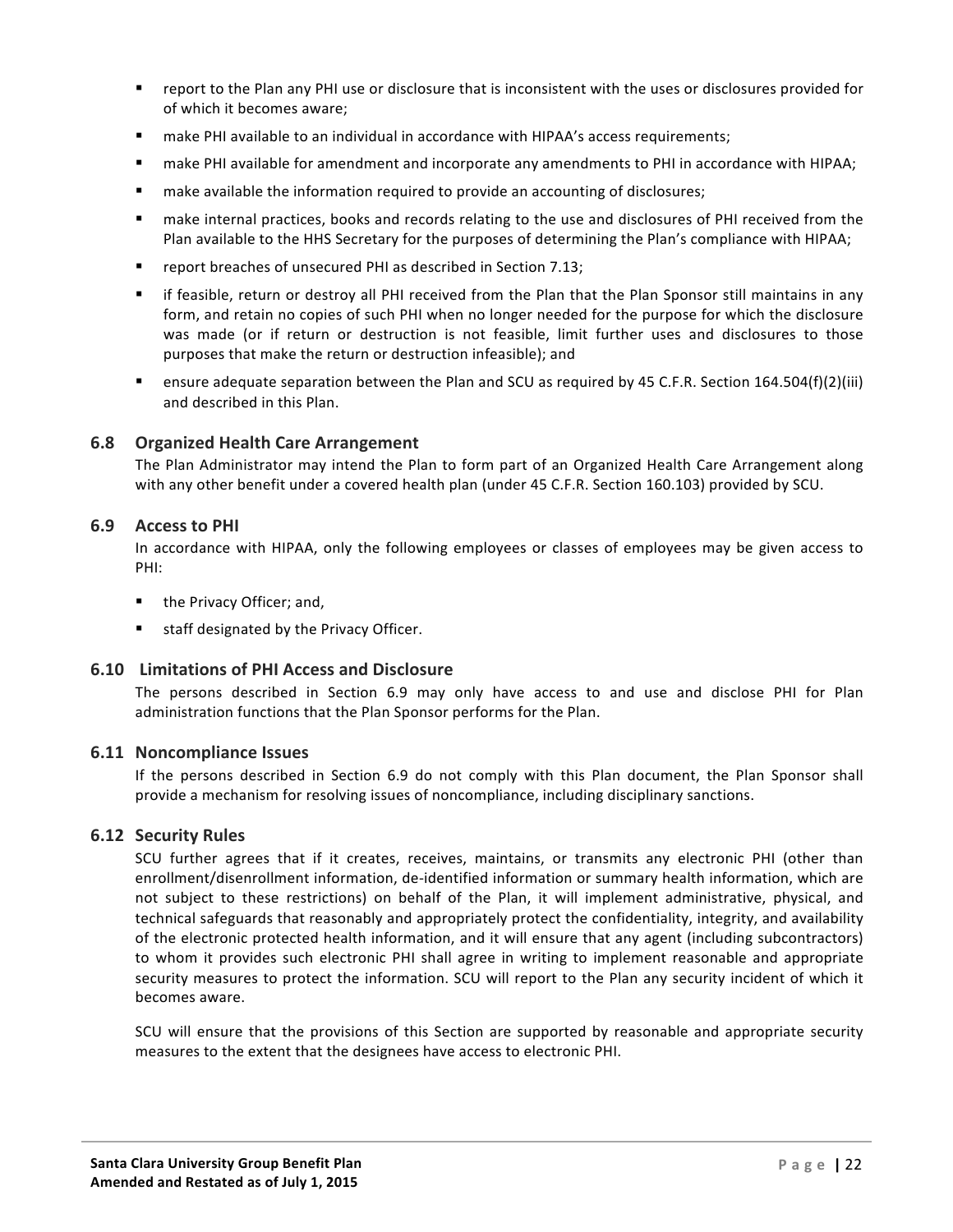# **6.13 Breach Notification Rules**

In the event of a breach of unsecured PHI, the Plan will notify affected individuals, the Department of Health and Human Services, and/or the media in the form and method described under HIPAA. A breach is presumed to occur unless a risk analysis is performed by the Plan and the risk analysis shows a "low probability" that the PHI has been compromised.

#### **6.14 HITECH Rules**

To the extent that SCU transmits health information electronically in connection with a Covered Transaction as defined by the HIPAA Privacy Rules, it shall do so in a manner which meets the criteria established by the Health Information Technology for Economic and Clinical Health Act of 2009 (HITECH) and its regulations.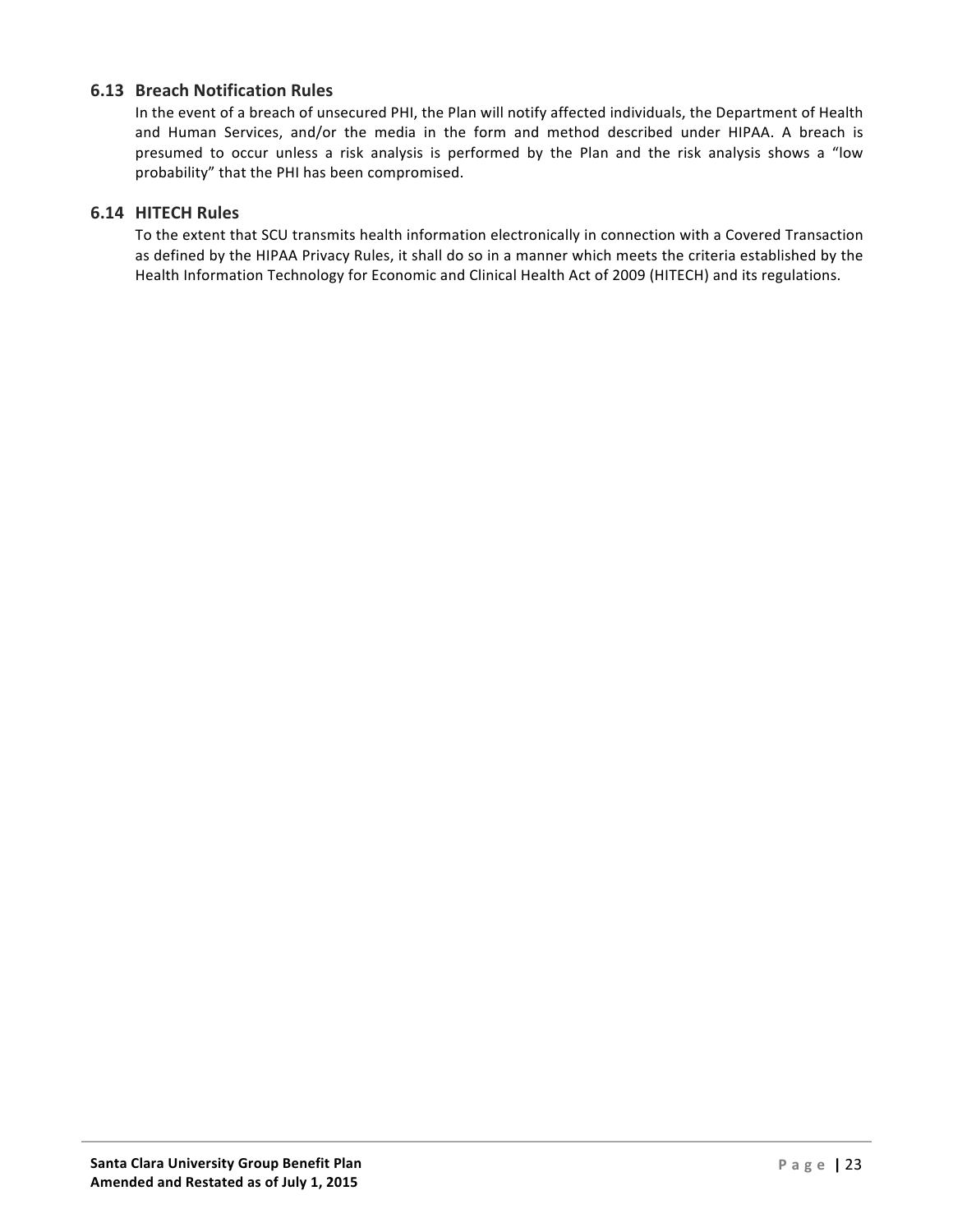# **7.1 Expenses**

All costs and expenses incurred in administering the Plan and other administrative expenses shall be paid by SCU. 

# **7.2 Nonassignability**

It is a condition of the Plan, and all rights of each person eligible to receive benefits under the Plan shall be subject thereto, that no right or interest of any such person in the Plan shall be assignable or transferable in whole or in part, either directly or by operation of law or otherwise, including, but not by way of limitation, execution, levy, garnishment, attachment, pledge, or bankruptcy, but excluding devolution by death or mental incompetence, and no right or interest of any such person in the Plan shall be liable from, or subject to, any obligation or liability of such person, including claims for alimony or the support of any spouse.

#### **7.3 Employment Noncontractual**

The Plan confers no right upon any Employee to continue in employment.

# **7.4 Premiums and Certain Benefits Solely from General Assets**

The premiums required hereunder and certain self-funded benefits will be paid solely from the general assets of SCU. Nothing herein will be construed to require SCU or the Plan Administrator to maintain any fund or segregate any amount for the benefit of any participant, and no participant or any other person shall have any claims against, right to, or security or other interest in, any fund, account or asset of SCU from which any payment under the Plan may be made.

# **7.5 Limitation of Benefits**

Notwithstanding the above, no benefits under the Plan shall be provided for any Plan Year to a participant where such benefit violates the applicable IRS rules by discriminating in favor of highly compensated individuals and/or key employees.

# **7.6 No Guarantee of Tax Consequences**

Neither the Plan Administrator nor SCU makes any commitment or guarantee that any amounts paid to or for the benefit of a participant under the Plan will be excludable from the participant's gross income for federal or state tax nor that any other favorable tax treatment will apply to or be available to any participant with respect to such amounts. It shall be the obligation of each participant to determine whether each payment under this Plan is excludable from the participant's gross income for federal and state tax purposes, and to notify the Plan Administrator if the participant has reason to believe that any such payment is not so excludable.

# **7.7 Indemnification of SCU by Participants**

If any participant receives one or more payments or reimbursements under the Plan that are not for an allowable expense, such participant shall indemnify and reimburse SCU for any liability it may incur for failure to withhold federal or state income tax or Social Security tax from such payments or reimbursement. However, such indemnification and reimbursement shall not exceed the amount of additional federal and state income tax that the participant would have owed if the payments or reimbursements that had been made to the participant as regular cash compensation, including the participant's share of any Social Security tax that would have been paid on such compensation, less any additional income and Social Security tax actually paid by the participant.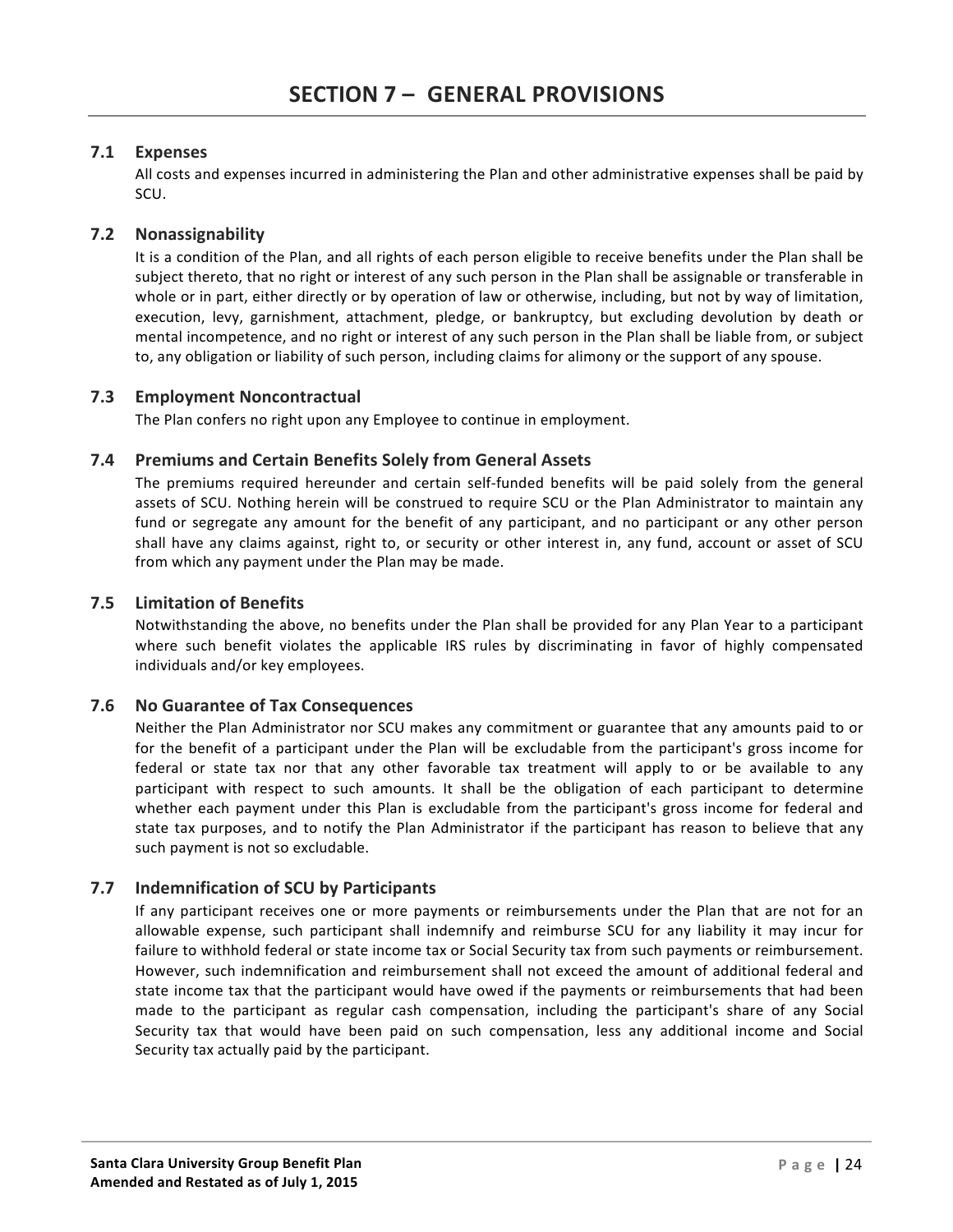# **7.8 Notices**

Notices, accountings and reports required to be given by the Plan Administrator to third parties other than Plan participants may be given by personal delivery or by mail addressed to the party involved at the last address of such party recorded on the general address files of the Plan Administrator. If given by mail, the date of mailing shall be deemed to be the date of which the same was given or furnished to the addressee. The Plan Administrator shall provide all notices to Plan participants in the manner and form required by federal or state law, including the use of electronic means in conformance with the federal rules governing this method, if permitted.

### **7.9 Governing Law**

The Plan is intended to constitute a welfare benefit plan within the meaning of Section  $3(1)$  of ERISA or any other federal law. To the extent not preempted by ERISA, this Plan shall be interpreted and construed in accordance with the laws of the State of California.

# **7.10 Gender and Number**

Whenever used in the Plan, words in the masculine gender shall include masculine or feminine gender, and unless the context otherwise requires, words in the singular shall include the plural, and words in the plural shall include the singular.

IN WITNESS WHEREOF, the undersigned authorized representative has executed this amended and restated

Plan document this https://day of the settlem and the settlem of Santa Clara Clara

University to evidence the adoption of the Plan as set forth herein.

For Santa Clara University

By:

Title:

Date: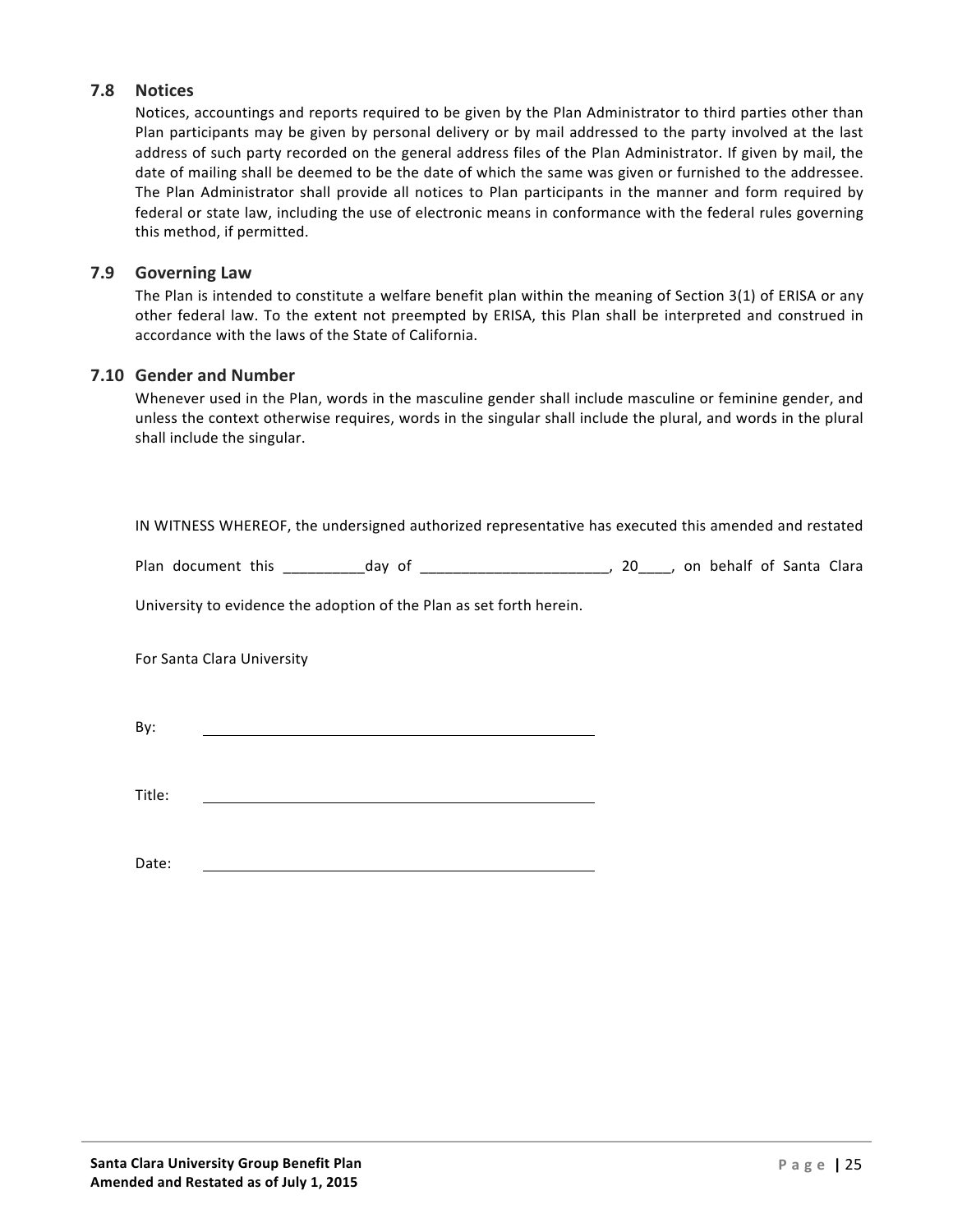# **APPENDIX A SANTA CLARA UNIVERSITY GROUP BENEFIT PLAN**

# **Insurance Policy Issuers and Contract Administrators**

| <b>Issuer Name and Address</b>                                                                  | Policy No. | <b>Type of Benefit</b>                                         |
|-------------------------------------------------------------------------------------------------|------------|----------------------------------------------------------------|
| Anthem Blue Cross<br>21555 Oxnard Street                                                        | 175028     | Life/AD&D                                                      |
| Woodland Hills, CA 91367                                                                        |            | <b>Voluntary Life</b>                                          |
|                                                                                                 |            | Medical - HMO, PPO, High<br>Deductible PPO (HSA<br>compatible) |
|                                                                                                 |            | Vision - PPO                                                   |
| Cigna Life Insurance Company of North America<br>1601 Chestnut Street<br>Philadelphia. PA 19192 | ABL 657881 | <b>Business Travel Accident (BTA)</b>                          |
| The Hartford Life and Accident Insurance Company                                                | GLT402673  | Long Term Disability                                           |
| One Hartford Plaza<br>Hartford, CT 06155                                                        |            | <b>Short Term Disability</b>                                   |
| Kaiser Foundation Health Plans, Inc.                                                            | 979        | Medical - HMO                                                  |
| <b>Ordway Building</b><br>1 Kaiser Plaza                                                        |            |                                                                |
| Oakland, CA 94612                                                                               |            |                                                                |
| Managed Health Network (MHN)<br>2370 Kerner Boulevard<br>San Rafael, CA 94901                   | 2261       | Employee Assistance Program<br>(EAP)                           |

| <b>Contract Administrators</b>                                                       | <b>Contract No.</b> | <b>Type of Benefit</b> |
|--------------------------------------------------------------------------------------|---------------------|------------------------|
| CBIZ<br>6050 Oak Tree Blvd., Suite 500<br>Cleveland, OH 44131                        |                     | Section 125 Plan (FSA) |
| Delta Dental of California<br>100 First Street, Suite 400<br>San Francisco, CA 94105 | 4224                | Dental - PPO           |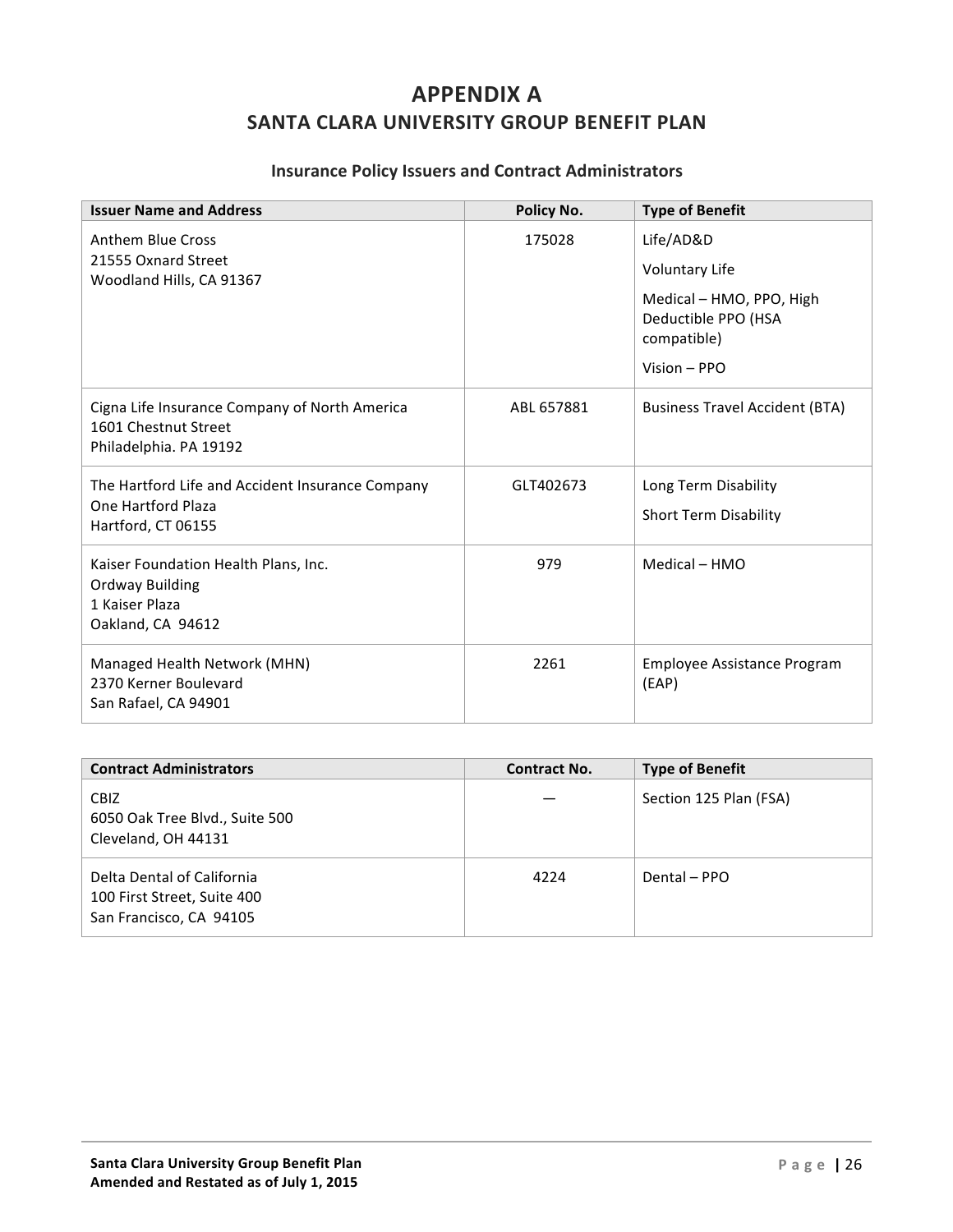# **APPENDIX B SANTA CLARA UNIVERSITY GROUP BENEFIT PLAN**

# **Component Health Plans Claims Appeals Contact Information**

| <b>Name</b>                          | <b>Phone/FAX/Address</b><br>(Use Address and Phone Number on ID Card if different)                                                                                                                  |                                                                                                                                                                                                                                                                                     |
|--------------------------------------|-----------------------------------------------------------------------------------------------------------------------------------------------------------------------------------------------------|-------------------------------------------------------------------------------------------------------------------------------------------------------------------------------------------------------------------------------------------------------------------------------------|
| <b>Anthem Blue Cross</b>             | <b>For Medical Claims:</b><br>Attn: Claims Unit<br><b>Anthem Blue Cross</b><br>P.O. Box 60007<br>Los Angeles, CA 90060<br>PPO/High Deductible Phone:<br>(800) 888-8288<br>HMO Phone: (800) 227-3771 | For Vision Claims:<br>Attn: Claims Department<br><b>Blue View Vision</b><br>P.O. Box 8504<br>Mason, OH 45040-7111<br>Phone: (866) 723-0515<br><b>Grievances and Appeals:</b><br>Attn: Appeals or Grievance<br><b>Anthem Blue Cross</b><br>P.O. Box 4310<br>Woodland Hills, CA 91367 |
| Kaiser Foundation Health Plans, Inc. | Attn: Claims Department<br>Kaiser Permanente<br>P.O. Box 12923<br>Oakland, CA 94604-2923<br>Phone: (800) 464-4000                                                                                   | Claims Appeals:<br>Attn: Special Services Unit<br>Kaiser Permanente<br>P.O. Box 23280<br>Oakland, CA 94623<br>Phone: (800) 464-4000                                                                                                                                                 |
| Managed Health Network (MHN)         | Attn: Claims/Appeals<br><b>MHN</b><br>P.O. Box 10697<br>San Rafael, CA 94912<br>Phone: (800) 535-4985                                                                                               |                                                                                                                                                                                                                                                                                     |

| <b>Contract Administrators</b> | <b>Phone/FAX/Address</b>                                                                                                                |
|--------------------------------|-----------------------------------------------------------------------------------------------------------------------------------------|
| <b>CBIZ</b>                    | Attn: Flex Claims<br><b>CBIZ</b><br>2797 Frontage Road, Suite 2000<br>Roanoke, VA 24017<br>Phone: (800) 815-3023<br>Fax: (800) 584-4185 |
| Delta Dental of California     | Attn: Customer Service<br>Delta Dental<br>P.O. Box 997330<br>Sacramento, CA95899-7330<br>Phone: (888) 335-8227                          |